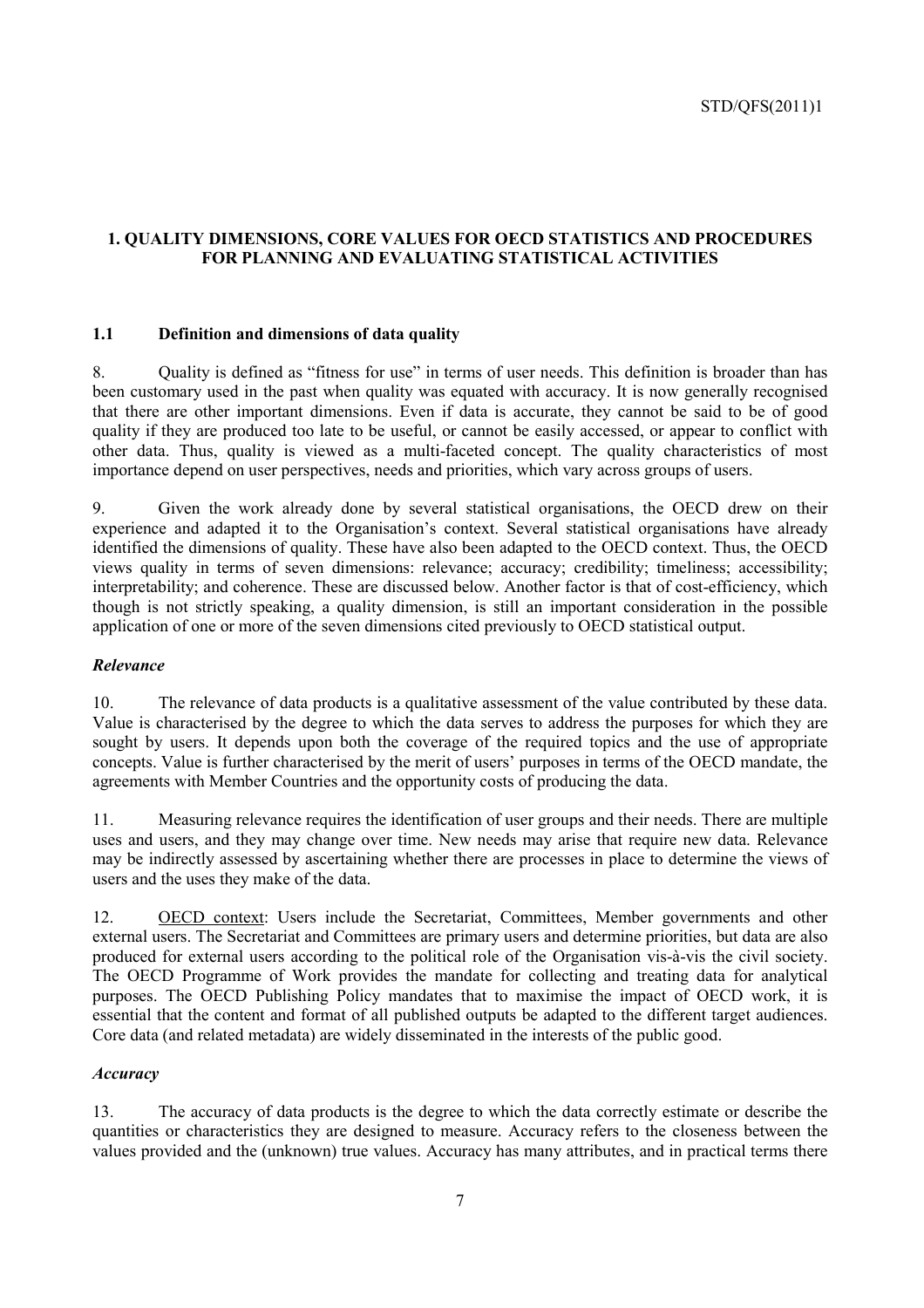is no single aggregate or overall measure of it. Of necessity these attributes are typically measured or described in terms of the error, or the potential significance of error, introduced through individual sources.

14. In the case of sample survey-based estimates, the major sources of error include coverage, sampling, non-response, response, processing, and problems in dissemination. For derived estimates, such as for national accounts or balance of payments, sources of error arise from the surveys and censuses that provide source data; from the fact that source data do not fully meet the requirements of the accounts in terms of coverage, timing, and valuation and that the techniques used to compensate can only partially succeed; from seasonal adjustment; and from separation of price and quantity in the preparation of volume measures.

15. An aspect of accuracy is the closeness of the initially released value(s) to the subsequent value(s) of estimates. In light of the policy and media attention given to first estimates, a key point of interest is how close a preliminary value is to subsequent estimates. In this context it useful to consider the sources of revision, which include (1) replacement of preliminary source data with later data, (2) replacement of judgmental projections with source data, (3) changes in definitions or estimating procedures, and (4) updating of the base year for constant-price estimates. Smaller and fewer revisions is an aim, however, the absence of revisions does not necessarily mean that the data are accurate.

16. OECD context: The accuracy of the data published is largely determined by the accuracy of the data received from the contributing organisations. On the other hand, the activities carried out by the Secretariat can influence the overall accuracy of data published. This influence can be positive because the quality checks adopted by the OECD may detect errors and result in improvements to the estimates previously provided by national agencies. Or it can be negative, due to errors that may result from the collection, processing, derivation, or dissemination procedures adopted by the Secretariat.

## *Credibility*

17. The credibility of data products refers to the confidence that users place in those products based simply on their image of the data producer, *i.e.*, the brand image. Confidence by users is built over time. One important aspect is trust in the objectivity of the data. This implies that the data are perceived to be produced professionally in accordance with appropriate statistical standards, and that policies and practices are transparent. For example, data are not manipulated, nor their release timed in response to political pressure.

18. Credibility is determined in part by the integrity of the production process. Principle 2 of the UN Principles of Official Statistics<sup>1</sup> (1994) states: "to retain trust in official statistics, the statistical agencies *need to decide according to strictly professional considerations, including scientific principles and professional ethics, on the methods and procedures for the collection, processing, storage and presentation of statistical data".*

19. OECD context: The Secretariat has to decide if the publication of poor quality data received from countries affects the overall credibility of the OECD as a high quality data provider. If the answer is yes, the Secretariat should refuse to publish the data. Furthermore, it must ensure that, once agreement between the Secretariat and countries has been reached on collection of specified data, the data subsequently collected cannot be withdrawn in response to political pressure.

<sup>1</sup> Provided in Annex 1 of this document.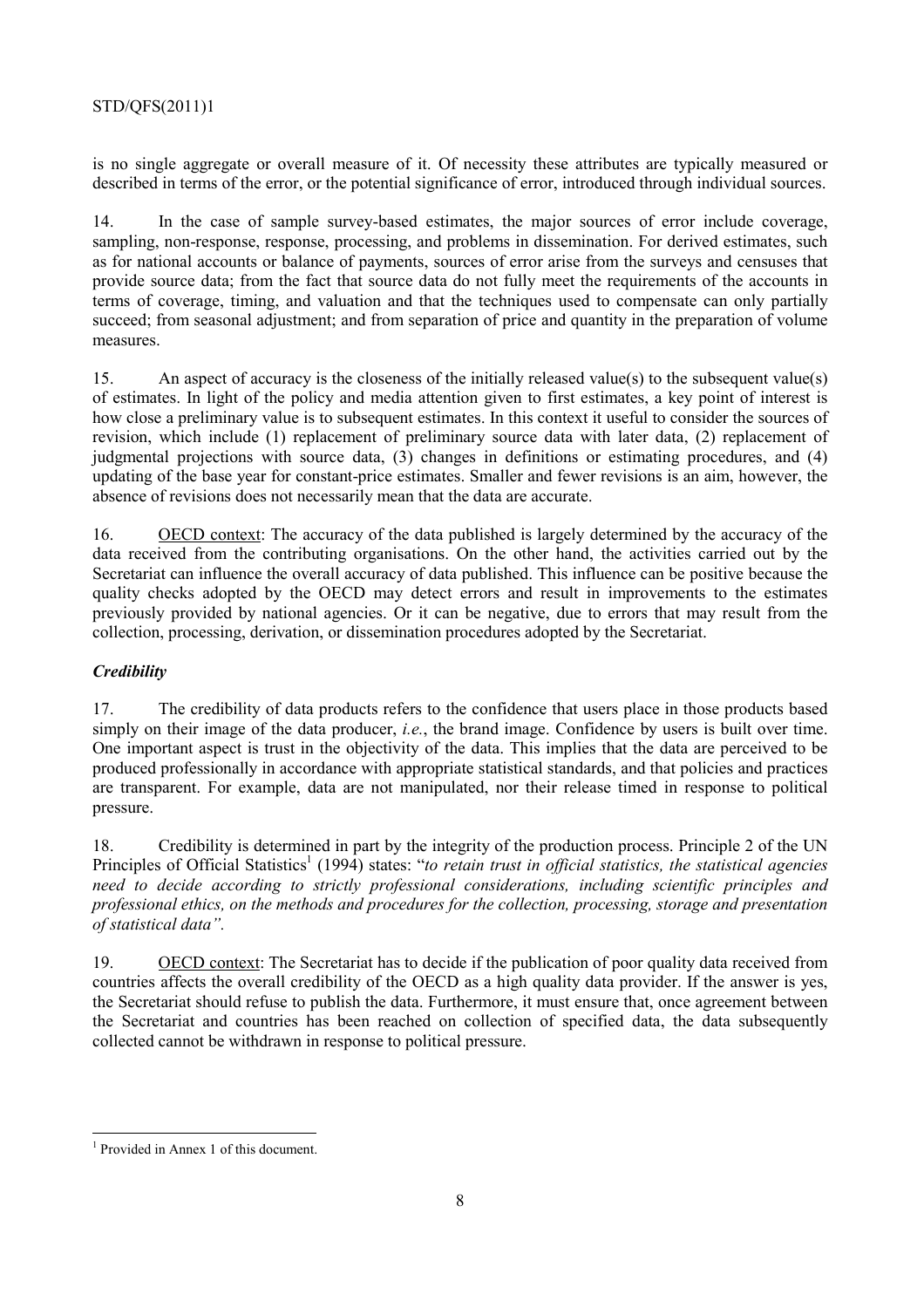## *Timeliness*

20. The timeliness of data products reflects the length of time between their availability and the event or phenomenon they describe, but considered in the context of the time period that permits the information to be of value and still acted upon. The concept applies equally to short-term or structural data; the only difference is the timeframe.

21. Closely related to the dimension of timeliness, the punctuality of data products is also very important, both for national and international data providers. Punctuality implies the existence of a publication schedule and reflects the degree to which data are released in accordance with it. A publication schedule may comprise a set of target release dates or may involve a commitment to release data within prescribed time period from their receipt. Here "release date" refers to the date on which the data are first made publicly available, by whatever medium, typically, but not inevitably the web site.

22. OECD context: The timeliness of the data published by the OECD is largely determined by the timeliness of the data it receives from the contributing organisations. The Secretariat itself is also a potential source of delay, which may occur during collection, processing, derivation, or dissemination. A publication schedule would help:

- external users, by improving their capacity to make timely use of OECD statistics;
- internal users, by enhancing their capacity to plan their work based on the release dates;
- the Secretariat, by enhancing its capability to resist pressure to tamper with release dates for political reasons.

On the other hand, there may be occasions where the OECD cannot adhere to its schedule, for example, due to changes in priorities. Such changes should be clearly communicated to users.

#### *Accessibility*

23. The accessibility of data products reflects how readily the data can be located and accessed from within OECD data holdings. The range of different users leads to such considerations as multiple dissemination formats and selective presentation of metadata. Thus, accessibility includes the suitability of the form in which the data are available, the media of dissemination, and the availability of metadata and user support services. It also includes the affordability of the data to users in relation to its value to them and whether the user has reasonable opportunity to know that the data are available and how to access them.

24. OECD context*:* Internal and external users might have quite different perceptions of accessibility because of the differences in access methods. According to the OECD Publishing Policy, it is the responsibility of the Secretary General to determine and submit an annual strategic overview of the publications programme of the Organisation to Members at the beginning of each year (by 31 r January). Under the authority of the Secretary General, the Director of the Public Affairs and Communications Directorate decides on the selection, quality, form, timing and external distribution of all OECD publications, including statistics. The Director of PAC consults the Directorates and the Committees at the time of the development and the updates of the Publishing Programme for maintaining and improving the quality of OECD publications.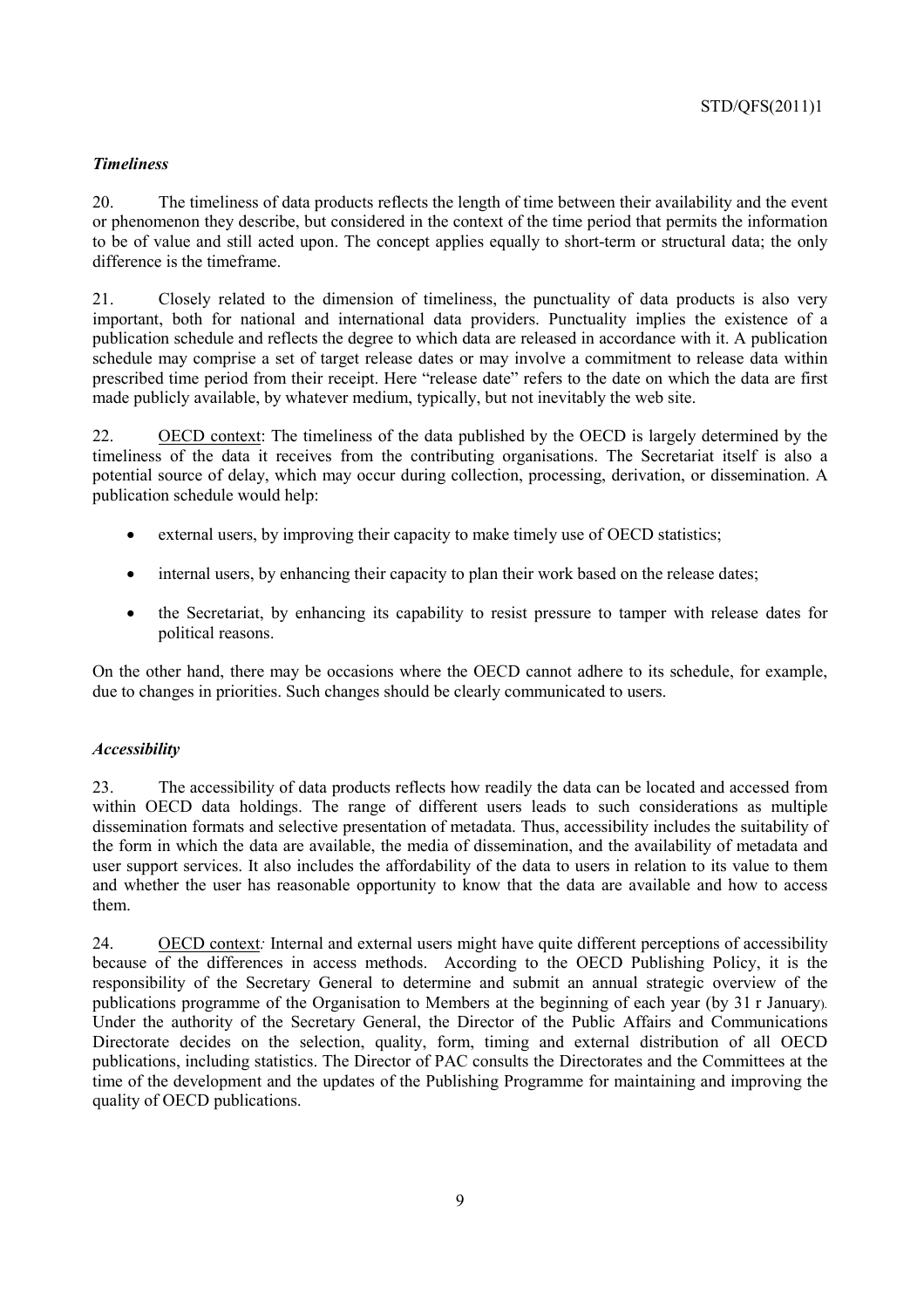### *Interpretability*

25. The interpretability of data products reflects the ease with which the user may understand and properly use and analyse the data. The adequacy of the definitions of concepts, target populations, variables and terminology, underlying the data, and information describing the limitations of the data, if any, largely determines the degree of interpretability.

26. The range of different users leads to such considerations as metadata presentation in layers of increasing detail. Definitional and procedural metadata assist in interpretability: thus, the coherence of these metadata is an aspect of interpretability.

27. OECD context*:* Where statistical processes are carried out following a decentralised model, the co-existence of different dissemination mechanisms should be minimised in order to avoid confusing users. Furthermore, where there are alternative definitions available for different uses, the Secretariat should help users in selecting those that are most appropriate to their needs. The OECD Publishing Policy mandates that to maximise the impact of OECD work, it is essential that the content and format of all published outputs be adapted to the different target audiences.

### *Coherence*

28. The coherence of data products reflects the degree to which they are logically connected and mutually consistent. Coherence implies that the same term should not be used without explanation for different concepts or data items; that different terms should not be used without explanation for the same concept or data item; and that variations in methodology that might affect data values should not be made without explanation. Coherence in its loosest sense implies the data are "at least reconcilable." For example, if two data series purporting to cover the same phenomena differ, the differences in time of recording, valuation, and coverage should be identified so that the series can be reconciled. Coherence has four important sub-dimensions: within a dataset, across datasets, over time, and across countries.

29. *Coherence within a dataset* implies that the elementary data items are based on compatible concepts, definitions, and classifications and can be meaningfully combined. Incoherency within a dataset occurs, for example, when two sides of an implied balancing statement, such as assets and liabilities, or inflows and outflows, do not balance.

30. *Coherence across datasets* implies that the data are based on common concepts, definitions and classifications, or that any differences are explained and can be allowed for. An example of incoherency across datasets would be if exports and imports in the national accounts could not be reconciled with exports and imports in the balance of payments.

31. *Coherence over time* implies that the data are based on common concepts, definitions, and methodology over time, or that any differences are explained and can be allowed for. Incoherence over time refers to breaks in a series resulting from changes in concepts, definitions, or methodology.

32. *Coherence across countries* implies that from country to country the data are based on common concepts, definitions, classifications and methodology, or that any differences are explained and can be allowed for.

33. OECD context: Ensuring coherence across countries is one of the major sources of value added provided by the OECD. The role of metadata in explaining possible changes in concepts or methodologies over time and across countries is absolutely fundamental. Unexplained inconsistencies across datasets can seriously reduce the interpretability and credibility of OECD statistics.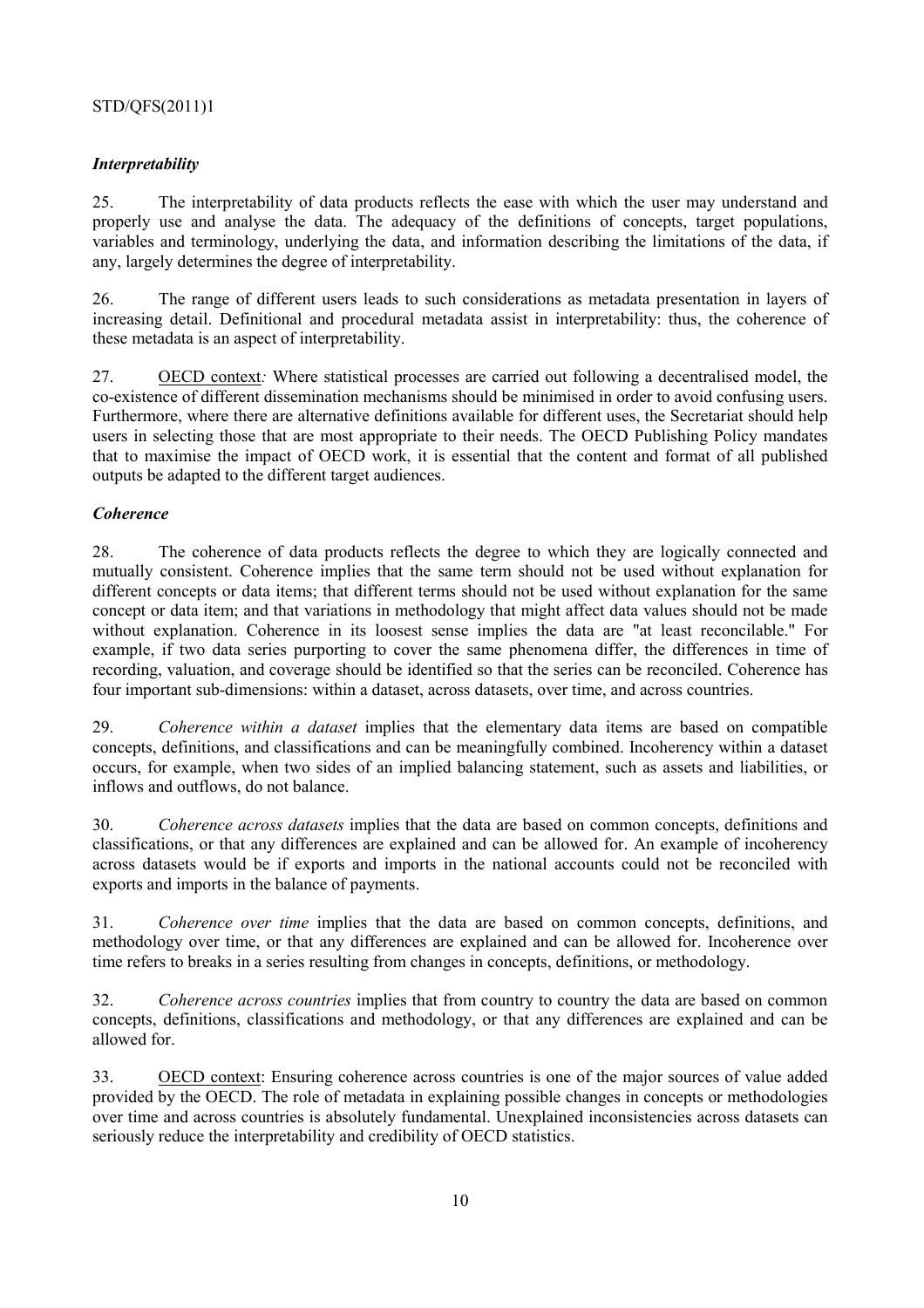## *Cost-efficiency*

34. The cost-efficiency with which a product is produced is a measure of the costs and provider burden relative to the output. Provider burden is a cost that happens to be borne by the provider, but is a cost nevertheless. Whilst the OECD does not regard cost-efficiency as a dimension of quality, it is a factor that must be taken into account in any analysis of quality as it can affect quality in all dimensions. If a product can be produced more efficiently with the same quality, then resources released can be used to improve the quality of that product or other products.

35. OECD context: Respondent burden is usually placed on the NSOs and other government agencies to provide the data, as the OECD rarely, if ever, collects data directly from enterprises or households, and only infrequently requests data that the NSO or other government agency has not already collected for its own purposes.

#### **1.2 Core values for OECD statistics**

36. The Fundamental Principles of Official Statistics adopted initially by the Economic Commission for Europe of the United Nations, and subsequently endorsed by the United Nations Statistical Commission in April 1994 (refer Annex 1), provide a set of principles through which many of the quality dimensions outlined in the previous Section of this document are applied. The actual implementation of the quality dimensions and the UN Principles is undertaken through the guidelines and procedures provided for all OECD statistical activities.

37. The UN Fundamental Principles have been formally endorsed and adopted by the national statistical organisations of OECD Member countries and several other international organisations involved in the collection and dissemination of statistics. The OECD too is committed to implement the UN Fundamental Principles in its own statistical activities. In addition, OECD statisticians are committed to carrying out their work according to the International Statistical Institute declaration on professional ethics (see Annex 2).

- 38. The main principles of OECD statistical activities are:
	- a) *OECD statistics are compiled and made available on an impartial basis. OECD statistics are produced according to strictly professional considerations, including scientific principles and professional ethics with regard to methods and procedures used for the collection, processing, storage and dissemination of statistical data.*
	- b) *The OECD presents statistical information according to scientific standards on the sources, methods, and procedures adopted to produce its statistics.*
	- c) *Individual data collected by the OECD for statistical compilation are considered to be strictly confidential and used exclusively for statistical purposes. Specific measures are taken to ensure the full protection of confidential data from any potential disclosure.*
	- d) *Internal rules and measures under which the OECD statistical system operates are made public.*
	- e) *The OECD is committed to carrying out its statistical activities in co-ordination with national statistical agencies and with other international organisations.*
	- f) *The OECD is committed to developing bilateral and multilateral co-operation in statistics in order to contribute to the development of systems of official statistics in all countries.*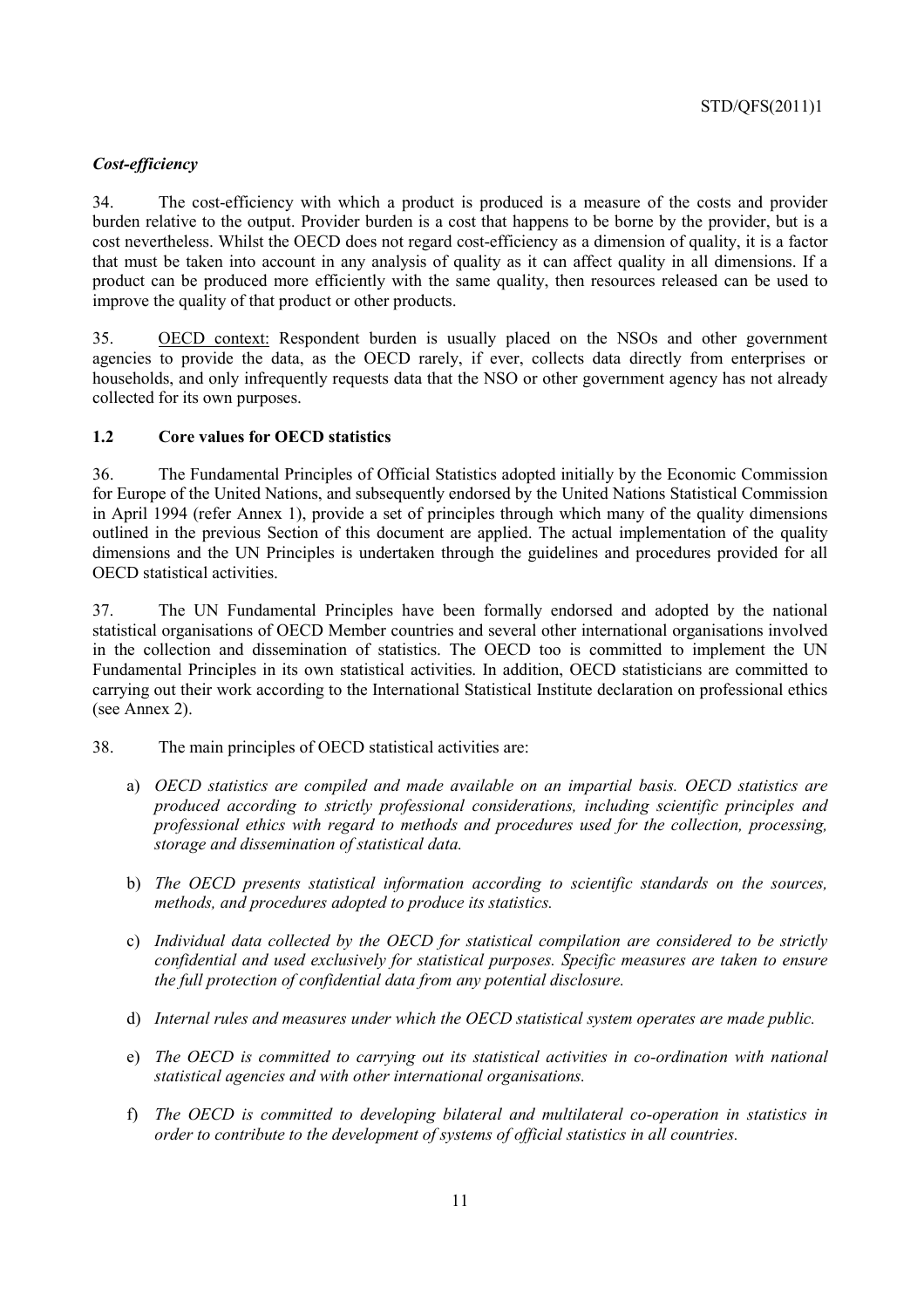*g) Within the constraints of resource availability, OECD data products are of the best possible overall quality in terms of each of the seven quality dimensions outlined in the Organisation's Quality Framework. Effort involved in assuring quality is commensurate with the scale of the statistical activity, the purpose of the activity and its frequency (i.e. whether it is intended to be repeated regularly or occasionally, or is one-off).* 

#### *Basic principles adopted in data and metadata collection*

- h) Data and metadata necessary for the work of the OECD must be provided to the Organisation within the context of the formal obligations undertaken by each Member country when it joined the Organisation. This means that requests for information by the OECD should have the same importance attached to them as requests from other international organisations including those required by Regulation.
- i) The OECD explains and justifies requests for data that impose additional burden upon data providers. To this end, national agencies responsible for the co-ordination of statistical relations with international organisations at the national level have the right to receive well structured information about the on-going and ad hoc data needs of the OECD.
- j) The burden imposed on data providers is minimised. Data and metadata collection has to be conducted using the most efficient instruments, taking into account the technologies and human resources available in both the OECD and source organisations.
- k) Data and metadata collection activity must be co-ordinated as much as possible across the OECD, taking into account user needs and available technologies and resources. This implies coordination of OECD requests for data and metadata and automated access by the OECD to data wherever possible.
- l) Where there are "minor" differences in the data requested by different users within the OECD, a specific analysis of real user needs should be conducted in order to avoid unnecessary duplication.
- m) Where appropriate, the OECD is committed to collect data disaggregated by gender.
- n) The OECD helps, develops, promotes and uses international standards for data and metadata and associated statistical processes.

#### *Basic principles adopted in data and metadata management*

- o) Data sets containing "final" data and metadata have to be designed and implemented according to established OECD standards in order to allow easy access by authorised users. Information on the characteristics of all data sets containing final data and metadata have to be located in a specific database.
- p) Data sets containing "preliminary" data and metadata can be developed according to the needs of experts in charge of different work phases.
- q) Corporate statistical and publishing IT and software infrastructures are used for storing, accessing and disseminating data and metadata in preference to activity specific applications.
- r) Definitional, procedural and operational metadata describing each phase of each statistical activity are documented and readily available to internal users.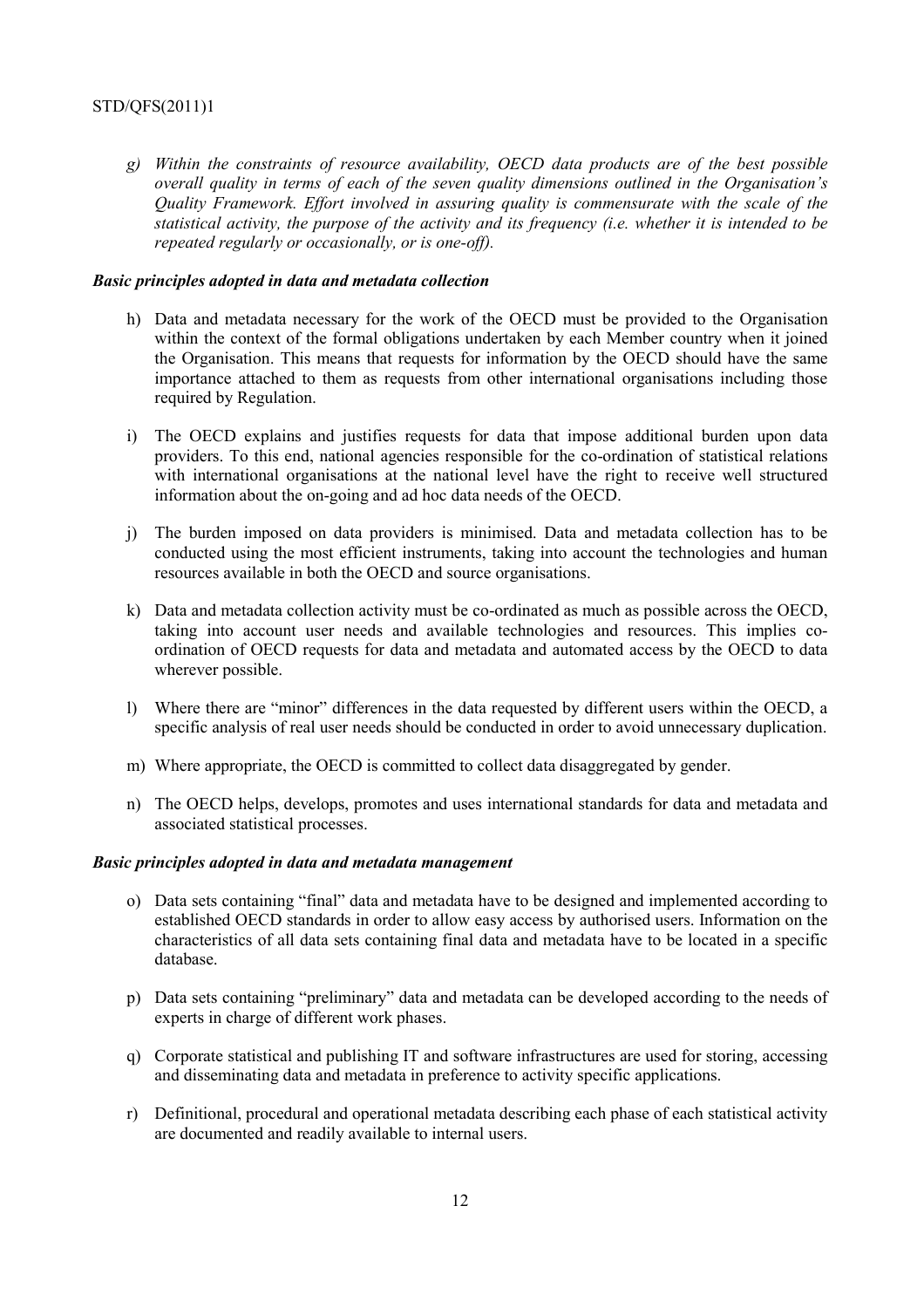s) If confidential data are managed, all necessary technical and organisational measures are undertaken to ensure that only authorised people working in the Secretariat have access to the data and to prevent any confidentiality disclosure.

#### *Basic principles adopted in data and metadata dissemination*

- t) The OECD dissemination policy for statistics are governed by the OECD Publishing Policy, endorsed by Council, and must meet the objectives, to:
	- disseminate as widely as possible and in the most cost-effective manner
	- the statistics collected and elaborated by the Organisation, adopting high quality standards to facilitate their accessibility and interpretability;
	- enhance the credibility of the OECD as a source of high quality statistics reflecting economic, environmental and social performance in Member countries and in selected non-Member countries;
	- contribute to the development of a culture of "informed decision making" at national and international levels, both in government and non-government bodies.

u) In meeting these objectives, statistics dissemination has to be conducted:

- in the most cost-effective manner, in accordance with OECD Publishing policy and with the financial and budgetary regulations and requirements of the OECD Council. Maximum use should be made of online dissemination possibilities;
- ensuring that the general user community can have free access to "core" statistical information and all metadata collected and/or originally produced by the Organisation;maximising cooperation with other national and international data providers. In particular, free access to all statistical products has to be given to all national governmental bodies (including national statistical offices), as well as, subject to reciprocal arrangements, to international organisations.

## **1.3 Procedures for assuring the quality of OECD statistical activities: an overview**

39. The broad set of principles and guidelines through which many of the quality dimensions outlined above are implemented across the OECD are provided in Part 2 of this document. Specific procedures to ensure that new and existing statistical activities are conducted in accordance with these principles are presented in Part 3. This Section provides an overview of procedures for assuring the quality of proposed new statistical activities and for reviewing the quality of the output of existing statistical activities. In addition, the promotion of best practice used in-house and elsewhere is designed to help OECD statisticians adopt the most effective approaches to data and metadata collection, management and dissemination.

40. The procedures presented below are aimed at a single statistical activity. However, statistical activities do not exist in isolation. They are bound together by the same statistical infrastructure and the fact that their outputs may be viewed and used in combination. Improvements to the OECD's statistical infrastructure are the subject of other OECD initiatives. However, whilst the guidelines do not explicitly cover the infrastructure supporting statistical activities – computing, methodology, and publication – they do take into account the interaction between statistical activities through consideration of the data they jointly make available.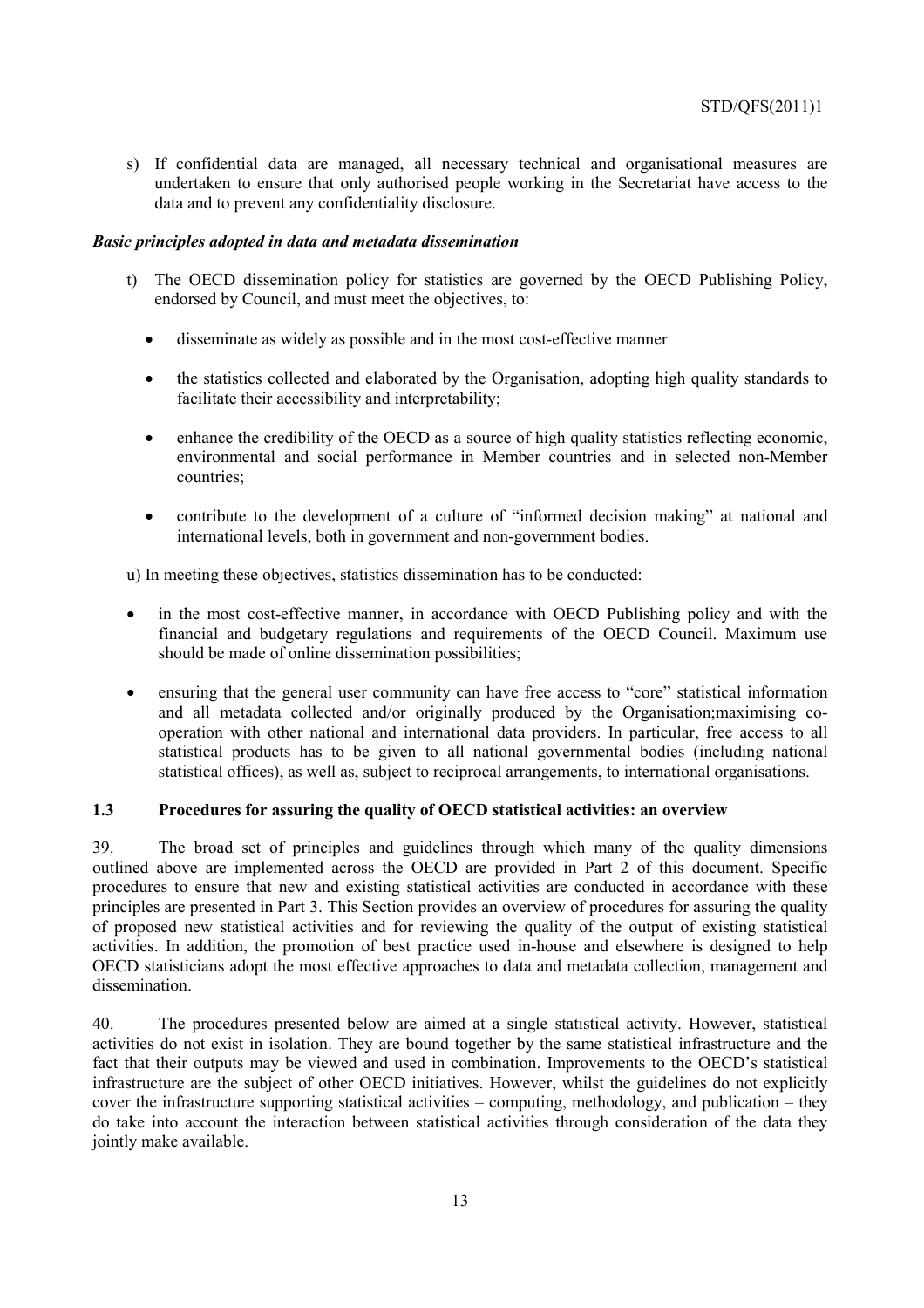### *Procedure for assuring the quality of new activities*

41. The main steps in the development of a new statistical activity were defined as:

- a) definition of the data requirements in general terms;
- b) evaluation of other data currently available;
- c) planning and design of the statistical activity;
- d) extraction of data and metadata from databases within and external to OECD;
- e) implementation of specific data and metadata collection mechanism;
- f) data and metadata verification, analysis and evaluation; and
- g) data and metadata dissemination.

42. For each step the quality concerns and the instruments available to help in addressing them were identified. In particular, a set of guidelines and concrete procedures have been prepared for each step, taking into account good existing practices within the OECD and in other statistical agencies. In order to minimise the burden placed on activity managers, a simplified version of the procedure would be appropriate for statistical activities planned to be once rather than repeated. Table 1 provides more details about the procedure.

### *Procedure for reviewing the quality of existing activities*

43. The procedure for reviewing the quality of existing statistical activities conducted across the OECD takes into account the fact that the review will be carried out on a rotation basis over a number of years. The stages envisaged are as follows:

- a) identification by the OECD Statistical Policy Group (SPG) of the statistical activities for review during the course of the year, following a biannual rolling calendar;
- b) self-assessment by the statistical activity manager and staff, resulting in a report that includes a brief summary of quality problems and a prioritised list of possible improvements, together with an assessment of additional resources required for their implementation. A self-assessment template is provided in Table 3, while more detailed guidelines on how to carry out the assessment are described in Part 3.
- c) review of and comments on the self-assessment report by major users;
- d) review of and comments on the self-assessment report by statistical, information technology, and PAC dissemination staff, co-ordinated by an expert designated by the SPG;
- e) preparation of the final quality report, combining all comments, jointly by the activity manager and designated expert, and tabling of the report to the SPG;
- f) discussion and resolution of any concerns about the report by the SPG, and transmission of the report to the relevant director;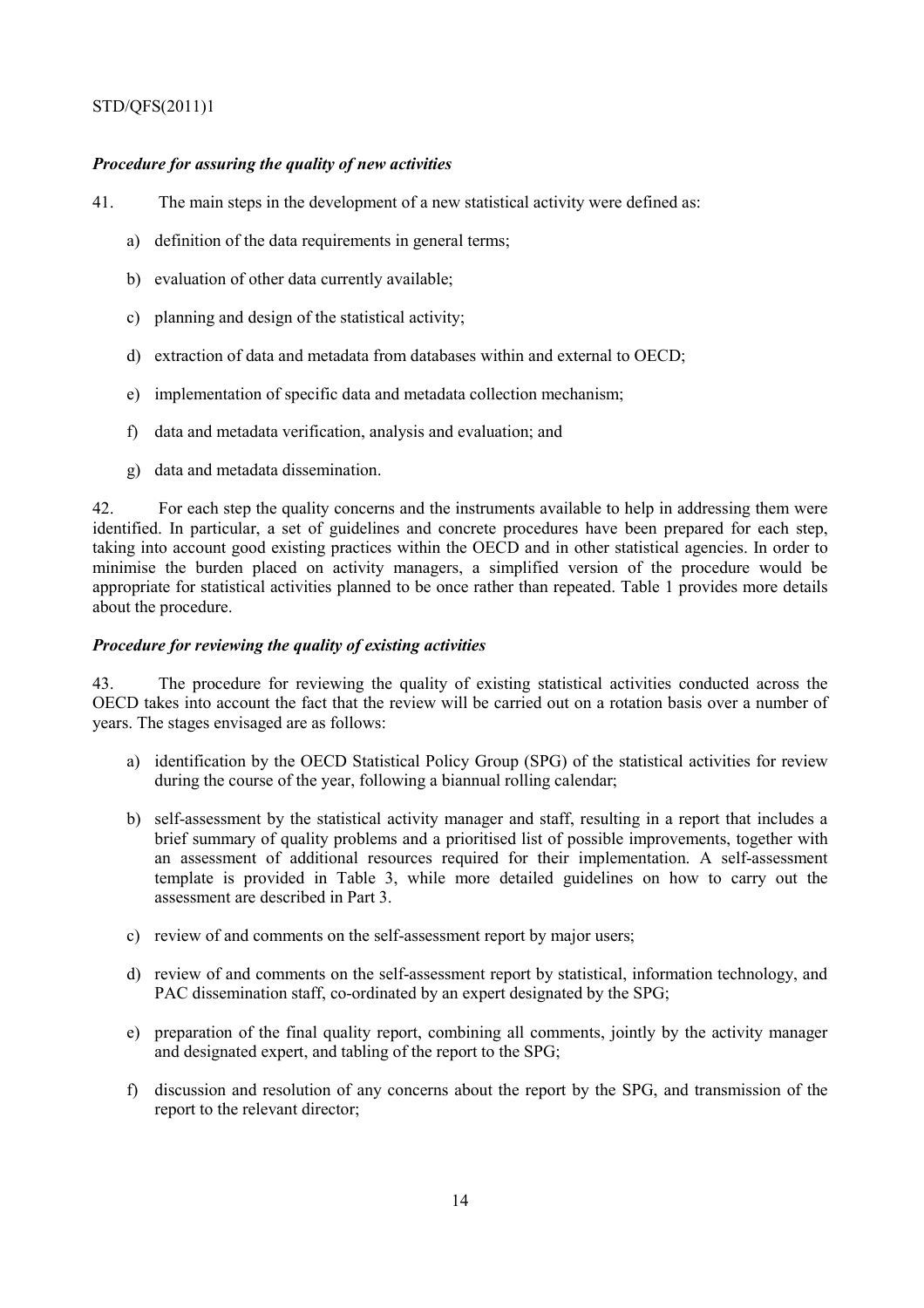- g) assignment of resources for selected quality improvement initiatives by the directors and through the Central Priorities Fund;
- h) feedback by the Chief Statistician to stakeholders on the quality improvement initiatives proposed and the plans for their implementation.

44. Stages (b), (c), (d) and (e) are the core of the procedure. They involve the preparation of a quality self-assessment by the activity manager, its review by users and experts, and the blending of all comments into a final report. More details are provided in Table 2, whilst Table 3 contains a template to assist the self-assessment. Given that there are about 70 OECD activities potentially subject to such reviews, it is vital that the procedure is flexible. In this context it is recognised that:

- there should be an initial round of reviews to pilot test the procedures;
- the procedure itself should be reviewed and fine-tuned each year;
- the scale of the reviews and resources invested in them should be commensurate with the benefits that can be envisaged – in particular, a simplified process may be appropriate for small scale/low profile activities;
- the review schedule over a four-year period can be provisionally announced, allowing activity managers to express their wishes regarding the most appropriate year and time of year for each review.

### **Conducting the self-assessment**

45. The overall purpose of the Quality Review process is to demonstrate to stakeholders that data quality is being properly managed within the self-assessment, and to identify strengths and weaknesses in the quality of the self-assessment's output data. The self-assessment aims to provide the self-assessment's assessment of these strengths and weaknesses, based on the staff's own knowledge of the self-assessment and the feedback being obtained from its stakeholders. To guide the self-assessment manager in conducting this assessment, Table 3, *Self-assessment template for existing statistical activities*, illustrates the kind of issues a self-assessment should normally address for each dimension of quality. The first two columns provide the definitions of each dimension of quality as already described in Part I of the Quality Framework. The factor of Cost-efficiency, though not strictly a dimension of quality, has been included at the bottom of this Table since it is an important consideration in any assessment of data quality. The third column, *Elements of Quality Management*, summarizes the major functions that a self-assessment needs to undertake continuously in order to ensure the ongoing quality of the Activity's statistical outputs. The fourth column, *Possible Issues for Assessment*, suggests particular issues or aspects of these functions that might be considered at the time of a Quality Review. The issues listed are those thought to apply to most of OECD's self-assessments, but some may be inappropriate for some activities. On the other hand, the list is not exhaustive; managers may also consider and include other issues important to data quality for their particular Activity.

46. In addition, the self-assessment should identify any instances where the self-assessment is not able to follow OECD guidelines or best practices as described in Part 2 of the Quality Framework, Quality Guidelines for OECD Statistics, as well as any situations where the Fundamental Principles of Official Statistics (Annex 1) or the principles of the ISI Declaration on Professional Ethics (Annex 2) came under threat.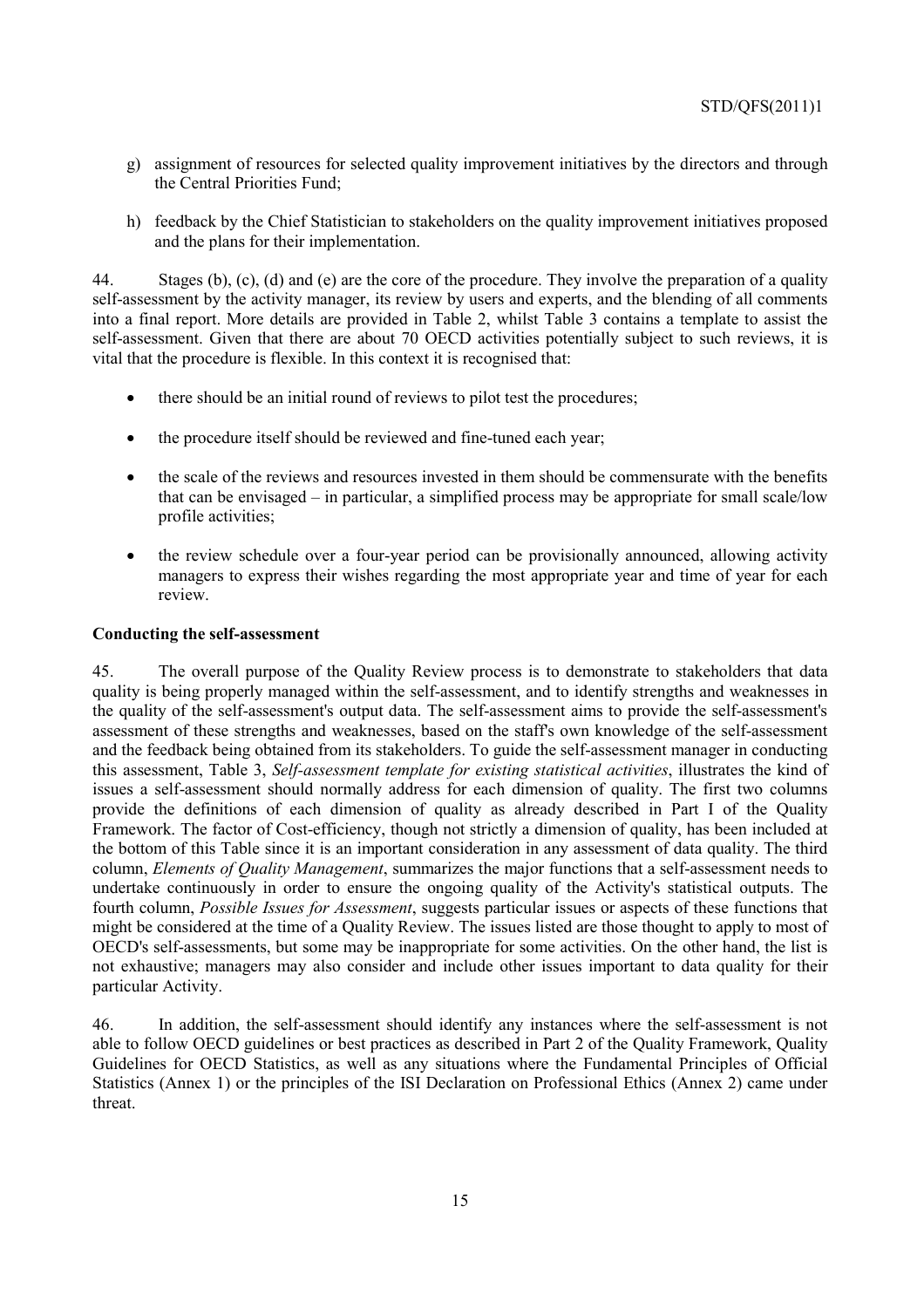#### **User consultation**

47. Many of the issues in Column 4 of Table 3 imply a need for user views or feedback. With *data quality* defined as "fitness for use", user input is clearly essential to any assessment of data quality. Most self-assessments should have mechanisms in place for obtaining user views and feedback on a regular basis, and these will provide some of the required information needed for the self-assessment. However, the Quality Review is the occasion when stakeholders (users, clients, suppliers) must have an opportunity to provide their views, if they wish to, in a broader context than their regular liaison or interaction with the self-assessment.

48. The user consultation required for a Quality Review would normally consist of two parts: a general invitation, and a survey. The general invitation is a public announcement that the Quality Review will be taking place, a description of its purpose and scope, and an invitation to provide comments on any aspect of the quality of data from the self-assessment by a specified date. This invitation could be included in OECD communications that statistical users are likely to see, and be visible on websites where relevant statistical data reside. (A draft of such an announcement is included in the Appendix).

49. The directed survey would be addressed to known major users of the self-assessment's outputs. These would typically include some or all of the following: OECD Committees or their statistical working groups; statistical offices of member countries; other contacts in member countries; users within the OECD Secretariat; relevant international agencies; subscribers to the outputs of the self-assessment; other known major users. The method of surveying these users may depend on the lines of contact available for each user group, in collaboration with PAC for external users.

50. This survey should provide the same background information as the general invitation, but then ask for views on specific issues relevant to the particular self-assessment. Based on the information requirements implicit in Table 3 the following general issues could be addressed in the survey:

- satisfaction with current content of the self-assessment (topics covered, frequency, detail, country coverage, etc.);
- satisfaction with the accuracy of the self-assessment's data, including the ability to make accurate comparisons between countries;
- satisfaction with the timeliness of the self-assessment's outputs;
- adequacy of metadata describing the published statistical data;
- satisfaction with the statistical outputs of the self-assessment;
- adequacy of the systems for locating and accessing the self-assessment's outputs;
- concerns about compatibility between the self-assessment's data and other sources;
- satisfaction with the self-assessment's regular consultation process with users;
- suggestions for future direction of the self-assessment.

Specific questions addressing these issues in the context of the particular self-assessment will need to be formulated.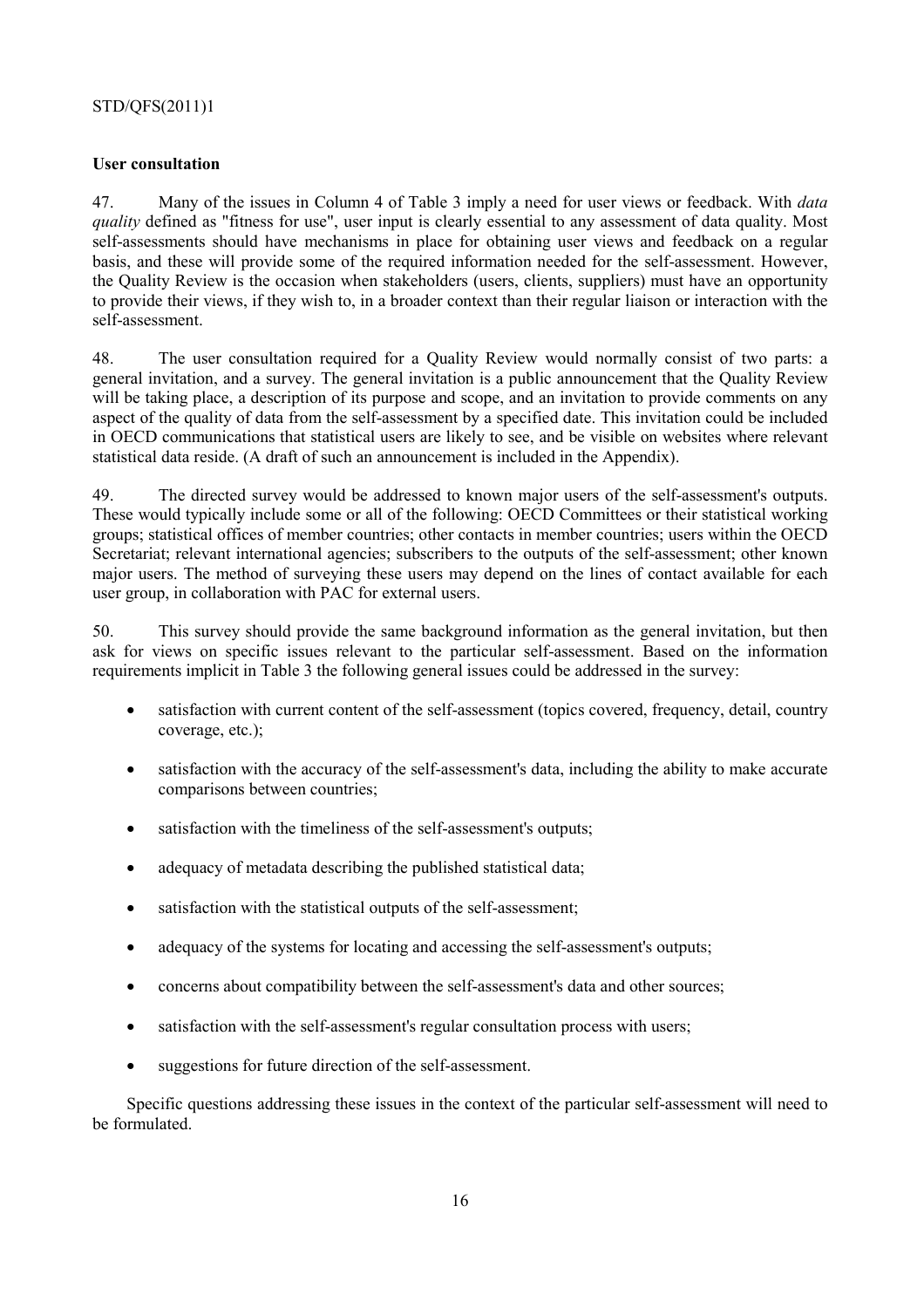#### **The Self-assessment report**

51. The output of the self-assessment is a report to management and stakeholders. While selfassessment managers should feel free to convey their conclusions in the most effective way they can, the following outline has worked well for some managers and is suggested for these reports:

- An Introductory section that describes the overall self-assessment, its purpose, its main features, its scope, and its history or origins;
- A body of the report that covers each dimension of quality in turn, describing for each the current practice of quality management, an assessment of its strength or weakness, and recommendations for action (if any);
- A concluding section that summarizes the strength or weakness of each quality dimension in a tabular form (*e.g.* on a 5-point scale from very weak to very strong), and lists the primary recommendations for action - with a sense of priority, including a sense of which can be accomplished within existing budgetary constraints.

The concluding section should be considered as an Executive summary that could serve as the basis for eventual management decisions about future changes to the self-assessment.

## **1.4 The development and the update of Quality Guidelines**

52. As already described in the Introduction and Part 2 of this document which contain technical quality guidelines for developing statistical activities and checklists for helping managers in developing a new activity or reviewing an already existing activity. Quality guidelines are based on the most advanced statistical methods and procedures, best practice already adopted by the OECD and other national and international statistical organisations, as well as on IT tools currently identified by the OECD as standards for the Organisation. Therefore, they tend to evolve over time and need to be periodically reviewed and updated.

53. Before the end of each year, the Chief Statistician of the OECD proposes to the SPG necessary changes, if any, to the Quality Framework and/or to Quality Guidelines. The SPG discusses and finally endorses proposed amendments. The updated Quality Frameworks and Guidelines are made available on the Intranet statistics site.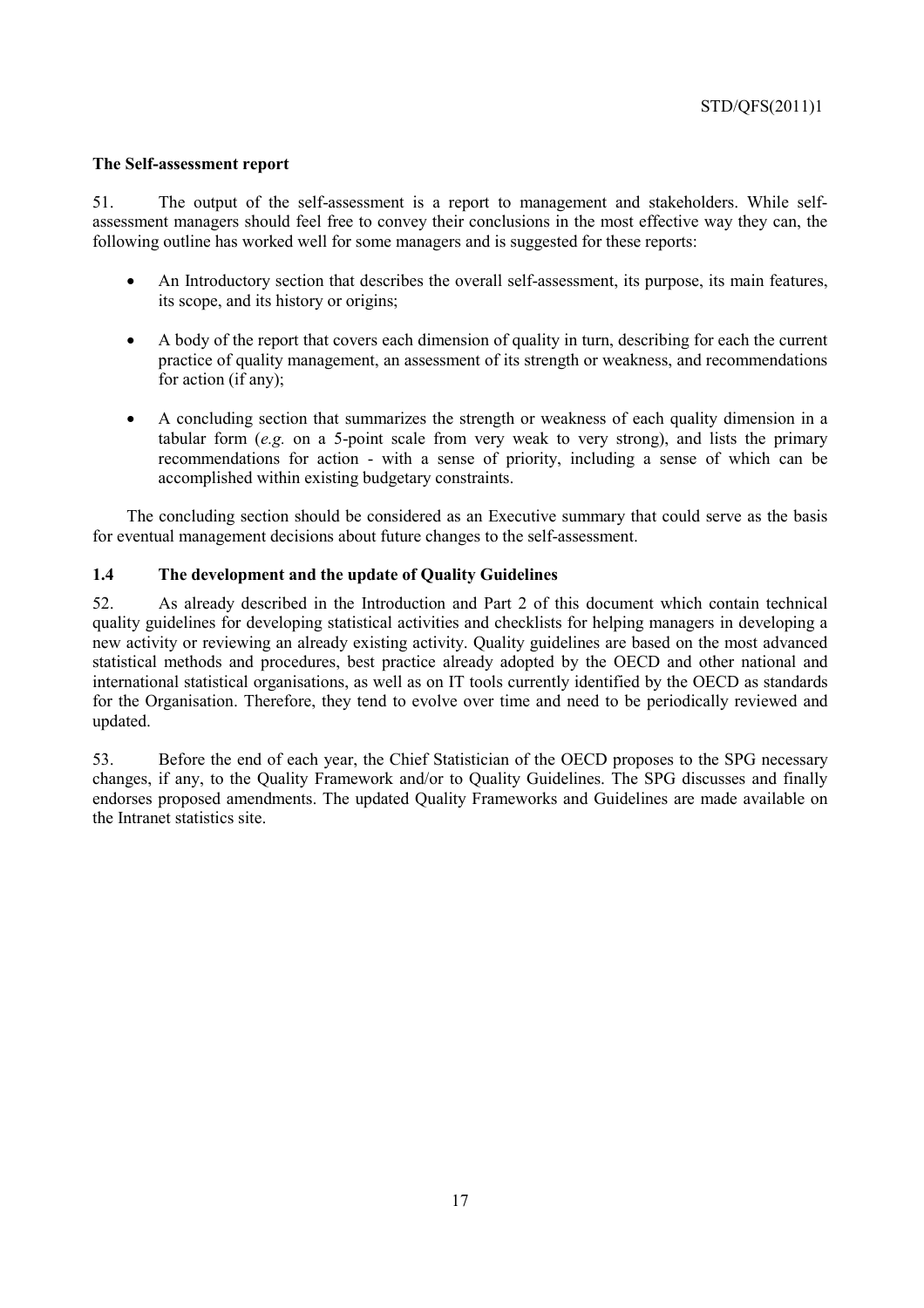#### **Table 1: Procedures for a proposed new statistical activity<sup>1</sup>**

| <b>WHAT</b>                                                                                                                                                             | <b>HOW</b>                                                                                                                                                                                                                                                                                                                                                                           | <b>POTENTIAL PROBLEMS</b>                                                                                                                                                                                                                                                                                            | <b>INSTRUMENTS AVAILABLE WITHIN QUALITY</b><br><b>FRAMEWORK</b>                                                                                                                                                                                                                                                                            | <b>CONTRIBUTION TO</b><br><b>CORPORATE TOOLS</b>                                                                                                           |
|-------------------------------------------------------------------------------------------------------------------------------------------------------------------------|--------------------------------------------------------------------------------------------------------------------------------------------------------------------------------------------------------------------------------------------------------------------------------------------------------------------------------------------------------------------------------------|----------------------------------------------------------------------------------------------------------------------------------------------------------------------------------------------------------------------------------------------------------------------------------------------------------------------|--------------------------------------------------------------------------------------------------------------------------------------------------------------------------------------------------------------------------------------------------------------------------------------------------------------------------------------------|------------------------------------------------------------------------------------------------------------------------------------------------------------|
| (a). Initial definition of<br>output data requirements<br>in general terms:<br>coverage, content, users,<br>uses                                                        | Obtain initial views of data requirements<br>through:<br>1. Discussion with users, including<br>Committees and internal users;<br>2. Discussion with other Directorates                                                                                                                                                                                                              | . Difficulties in evaluating relevance                                                                                                                                                                                                                                                                               |                                                                                                                                                                                                                                                                                                                                            |                                                                                                                                                            |
| (b). Evaluation of data<br>currently available within<br>OECD and from other<br>international and national<br>organisations, and<br>identification of needs for<br>data | . Review literature<br>2. Review data currently available within<br>the OECD<br>3. Review data currently available from<br>other international organisations<br>4. Review data currently available from<br>national organisations                                                                                                                                                    | 1. Difficulties in identifying and<br>accessing data available within the<br>OECD<br>2. Difficulties in identifying and<br>accessing data available outside the<br><b>OECD</b><br>2. Difficulties in interpreting data and<br>metadata available                                                                     | 1. OECD Statistical Work Programme (OSWP)<br>2. Gateway to OECD statistical databases<br>3. UNECE Integrated Presentation of Statistical<br>Work and internet sites of international organisations<br>4. OECD Glossary of Statistical Terms<br>5. Consultation with SPG members<br>6. OECD Quality guidelines<br>7. OECD.Stat <sup>2</sup> | I. Brief note about the<br>proposed activity to SPG                                                                                                        |
| (c). Planning and design<br>involving all stages of the<br>statistical activity                                                                                         | . Assess resource requirements and<br>time frame<br>- IT aspects<br>- skills required<br>- financial implications<br>2. Design activity <sup>4</sup> in terms of:<br>- definitional content and coverage<br>- statistical methodology, IT needs<br>- marketing and dissemination<br>3. Establish contacts with experts in<br>national and international statistical<br>organisations | . Underestimating resources required<br>2. Underestimating time required<br>3. Poor choice of statistical methods<br>4. Lack of communication with and<br>involvement of national statistical<br>experts responsible for coordination with<br>international organisations<br>5. Inefficient IT solution <sup>3</sup> | 1. Contacts through the Analytical Statistical Task<br>Force (ASTF) with ITN, STD, PAC and other experts<br>working in the Secretariat<br>2. Toolbox for IT solutions<br>3. OECD. StatWorks<br>4. Training program for statisticians<br>5. OECD Quality guidelines<br>6. OECD Glossary of Statistical Terms                                | 1. Completion of OSWP<br>entry for the activity<br>2. Information about activity<br>to relevant international and<br>national statistical<br>organisations |

1. In accordance with the terminology of the OECD Statistical Work Programme, a statistical activity is interpreted as an activity that produces at least one statistical output, such as a dataset or database available to internal or external users through Internet, Intranet, OLISNet, CD-ROM, etc., or a publication (whether classified or not) that is statistical or is analytical with extensive statistical content. A new statistical activity can be proposed as ongoing, *i.e.*, to be repeated at regular intervals, or one-off. This table is intended primarily for activities that are proposed to be ongoing, but can be used, possibly in abbreviated form, for an activity that is one-off. Table 2 outlines processes for an existing ongoing statistical activity.

2. OECD.Stat is part of the OECD statistical information system. It comprises a data warehouse, where final statistical data are stored, and a set of procedures for extracting data and metadata from OECD statistical databases. Among other things, the system provides users with a catalogue of variables available in individual databases. See Annex 4.

3. "All stages" implies the complete data life cycle - definition, feasibility study, collection, management, dissemination, etc. The problems uncovered and the design decisions made during this step are re-examined and elaborated in subsequent steps, *i.e.*, there is interaction between steps.

4. This includes: selection of software, design of the database, definition of data and metadata storage needs, definition of a new survey at the national level (if required), definition of rules for treatment of confidential data, etc.

5. For example, leading to difficulties in database access by internal users, difficulties in data and metadata exchange with other databases, disclosure of confidential data, use of non-corporate software, etc.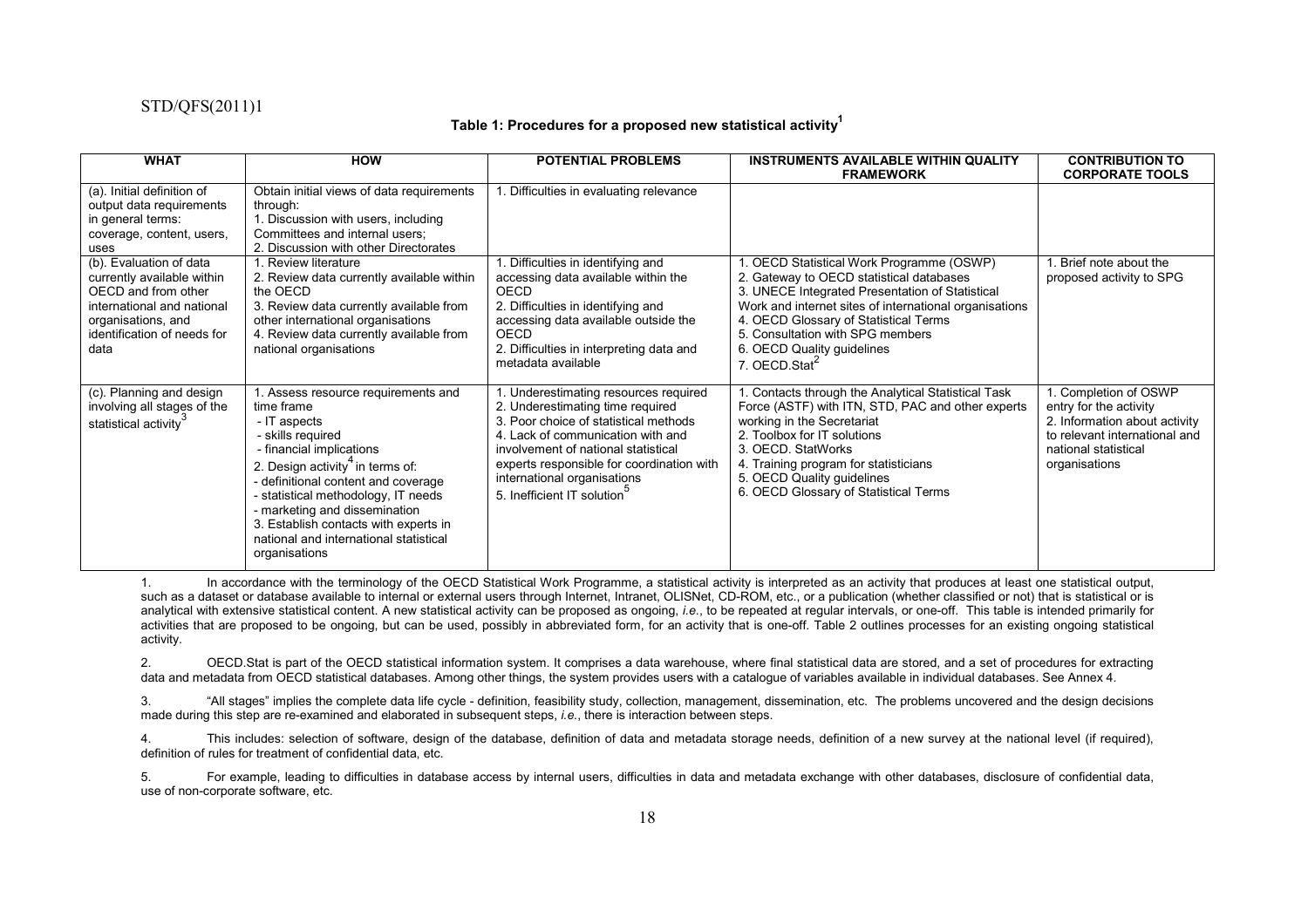#### **Table 1: Procedures for a proposed new statistical activity (continued)**

| <b>WHAT</b>                                                                                 | <b>HOW</b>                                                                                                                                                                                                                                    | <b>POTENTIAL PROBLEMS</b>                                                                                                                                                                                                                | <b>INSTRUMENTS AVAILABLE WITHIN QUALITY</b><br><b>FRAMEWORK</b>                                                                                                                                                                                                                 | <b>CONTRIBUTION TO</b><br><b>CORPORATE TOOLS</b>                                                  |
|---------------------------------------------------------------------------------------------|-----------------------------------------------------------------------------------------------------------------------------------------------------------------------------------------------------------------------------------------------|------------------------------------------------------------------------------------------------------------------------------------------------------------------------------------------------------------------------------------------|---------------------------------------------------------------------------------------------------------------------------------------------------------------------------------------------------------------------------------------------------------------------------------|---------------------------------------------------------------------------------------------------|
| (d). Extract data from<br>databases within and<br>external to OECD                          | 1. Direct access to data, <i>i.e.</i> without the<br>need to involve data providers in data<br>collection or transmission                                                                                                                     | 1. Inefficiencies in accessing internal<br>and external databases<br>2. Difficulties in interpreting data and<br>metadata<br>3. Incoherence across databases                                                                             | . OECD Glossary of Statistical Terms<br>2. Gateway to OECD Statistical Databases<br>3. OECD Quality guidelines<br>4. OECD Stat<br>5. Corporate procedures to extract data and metadata<br>from existing sources                                                                 |                                                                                                   |
| (e). Implement new data<br>collection mechanism                                             | 1. Contacts with data providers<br>2. Preparation and test of questionnaire <sup>6</sup><br>3. Dissemination of questionnaire<br>4. Data and metadata collection/<br>transmission                                                             | 1. Insufficient contact with national data<br>providers<br>2. Incorrect or inefficient questionnaire<br>design<br>3. Use of inappropriate definitions<br>4. Inefficient choice of systems for data,<br>metadata transmission             | 1. OECD Glossary of Statistical Terms<br>2. International statistical guidelines and<br>recommendations<br>3. OECD Quality guidelines<br>4. OECD Statworks<br>5. Corporate procedures to extract data and metadata<br>from external sources                                     | Update OECD Glossary<br>of Statistical Terms<br>2. Update OSWP                                    |
| (f). Data and metadata<br>verification, compilation,<br>storage, analysis and<br>evaluation | 1. Verification of individual data<br>2. Evaluation of coherence of data:<br>- across data items within datasets<br>- over time<br>- across countries<br>- with other data sources<br>3. Overall evaluation of data relative to<br>objectives | 1. Inappropriate or inefficient statistical<br>methods<br>2. Different methods across countries for<br>the same subject                                                                                                                  | 1. OECD Glossary of Statistical Terms<br>2. Gateway to OECD Statistical Databases<br>3. Statistical and econometric software for dealing with<br>series breaks<br>4. Advice from STD and other OECD experts<br>5. OECD. StatWorks<br>6. OECD.Stat<br>7. OECD Quality guidelines | Update Data Catalogue<br>2. Update OECD Glossary<br>of Statistical Terms                          |
| (g). Data and metadata<br>dissemination                                                     | 1. Paper publications<br>2. Offline databases<br>3. Online databases<br>4. Through the OECD Statistics Portal                                                                                                                                 | 1. Inefficient dissemination procedures<br>2. Inconsistency across databases<br>3. Inappropriate presentation of<br>metadata<br>4. Disclosure of confidential data<br>5. Inappropriate data release<br>procedures, affecting credibility | 1. OECD Style Guide<br>2. OECD Quality guidelines<br>3. Assistance from ITN and PAC<br>4. OECD StatWorks                                                                                                                                                                        | . Update OSWP<br>2. Update OECD Glossary<br>of Statistical Terms<br>3. Contribute to<br>OECD.Stat |

6. The questionnaire may be designed to collect macro or micro level data from national data providers or micro level data from enterprises, households, etc.

7. StatWorks is an IT tool for collecting, storing, validating and disseminating data and metadata. It also comprises a tool for designing electronic questionnaires.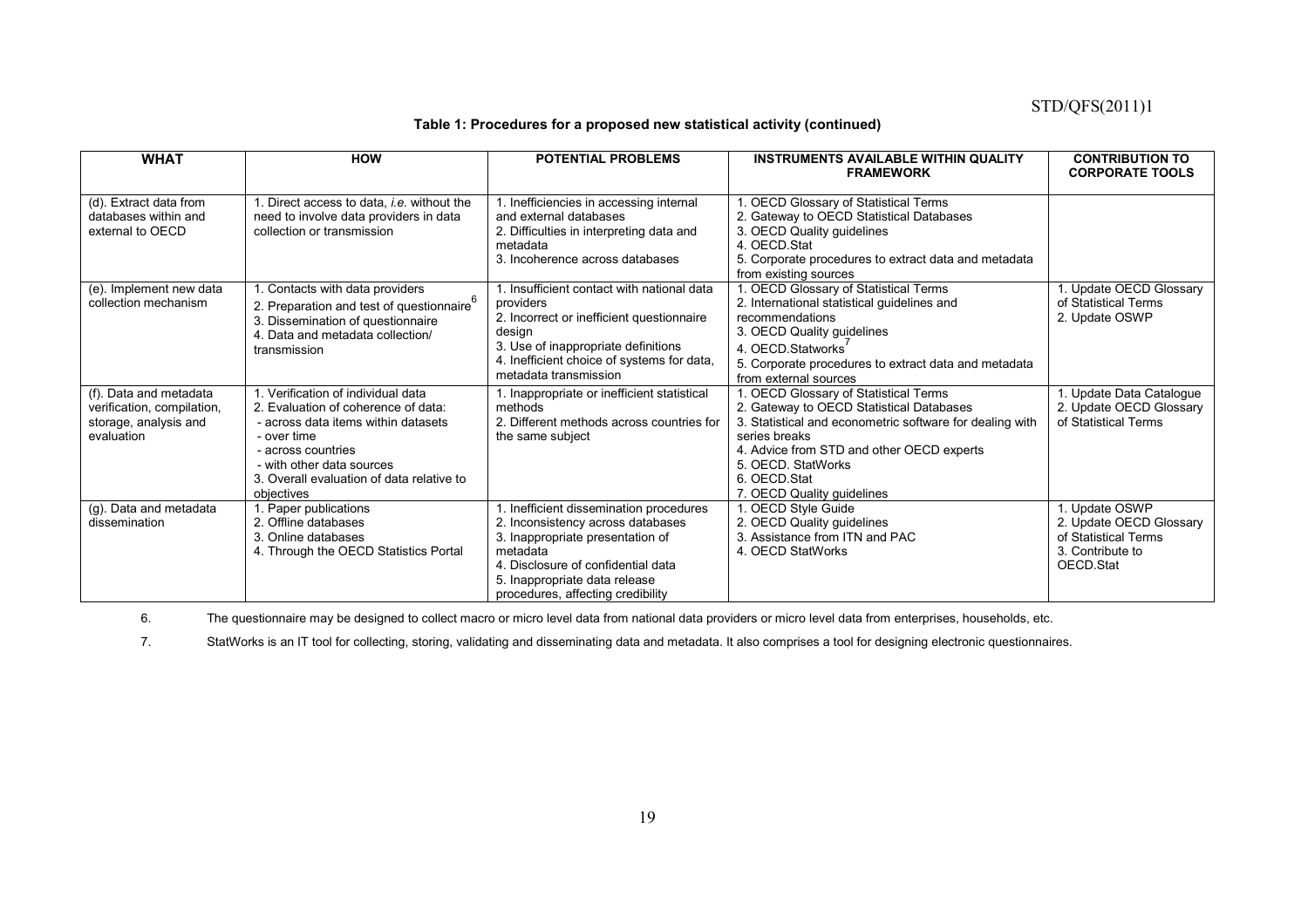#### **Table 2: Procedures for existing statistical activities<sup>1</sup>**

| <b>WHAT</b>                                                                                                   | <b>BY WHOM</b>                                                                | <b>TARGET</b><br>DATE /                                  | <b>HOW</b>                                                                                                                                                                                                                                                                              | <b>POTENTIAL PROBLEMS</b>                                                                                                                                                                                       | <b>INSTRUMENTS</b><br><b>AVAILABLE</b>                                       | <b>OUTPUTS</b>                                                                                                                                                                                                                               |
|---------------------------------------------------------------------------------------------------------------|-------------------------------------------------------------------------------|----------------------------------------------------------|-----------------------------------------------------------------------------------------------------------------------------------------------------------------------------------------------------------------------------------------------------------------------------------------|-----------------------------------------------------------------------------------------------------------------------------------------------------------------------------------------------------------------|------------------------------------------------------------------------------|----------------------------------------------------------------------------------------------------------------------------------------------------------------------------------------------------------------------------------------------|
| (a). Identification of<br>statistical activities for<br>review on a rolling<br>biannual calendar <sup>2</sup> | <b>SPG</b>                                                                    | <b>TIME SPAN</b><br>By the end<br>of January<br>(year t) | 1. Discussing review proposals<br>and schedules presented by<br><b>Directorates</b>                                                                                                                                                                                                     | Directorates slow to<br>agree on schedule for<br>quality reviews                                                                                                                                                | 1. OECD Statistical<br>Work Programme<br>(OSWP)                              | Set of statistical activities to<br>be reviewed by end of year                                                                                                                                                                               |
| (b). Self-Assessment<br>(self assessment<br>template on subsequent<br>sheet) $3$                              | Statistical<br>activity<br>manager<br>and staff                               | 3 months                                                 | 1. Consulting major users,<br>including Committees and<br>country experts<br>2. Consulting appropriate<br>national and international<br>agencies <sup>4</sup><br>3. Comparing current practices<br>with quidelines<br>4. Identifying cost-efficiency of<br>currently adopted procedures | 1. Operational concerns<br>take priority away from<br>quality review<br>2. Inadequate<br>evaluation of all quality<br>dimensions<br>3. Poor identification of<br>quality improvements<br>4. Available resources | 1. Quality checklist for<br>self-assessment<br>2. OECD Quality<br>guidelines | Self-assessment report<br>including summary of quality<br>problems, prioritised list of<br>possible improvements and<br>an assessment of additional<br>resources (if any) required<br>for implementation (included<br>new data developments) |
| (c). User review of the<br>self-assessment report                                                             | Statistical<br>activity<br>manager<br>and staff                               | 1 month                                                  | 1. Asking major users, including<br>Committees and/or experts, to<br>comment on the self-<br>assessment                                                                                                                                                                                 | 1 Major users do not<br>have time or resources<br>to make detailed<br>comments                                                                                                                                  |                                                                              | Additional potential<br>improvements and priority<br>assignment from user<br>perspective                                                                                                                                                     |
| (d). Horizontal review of<br>the self-assessment<br>report                                                    | Statistical<br>activity<br>manager<br>and<br>designated<br>exper <sup>6</sup> | 1 month                                                  | 1. Commenting on the self-<br>assessment from a "corporate"<br>perspective and suggesting<br>improvements                                                                                                                                                                               | Incorrect evaluation<br>of quality dimensions<br>2. Incorrect<br>identification of<br>proposed<br>improvements                                                                                                  | 1. OECD Quality<br>Guidelines                                                | Additional potential<br>improvements and priority<br>assignment from horizontal<br>perspective and evaluation<br>of resource assessments                                                                                                     |

1. In accordance with the terminology of the OECD Statistical Work Programme, a statistical activity is interpreted as an activity that produces at least one statistical output, such as a dataset or database available to internal or external users through Internet, Intranet, OLISNet, CD-ROM, etc., or a publication (whether classified or not) that is statistical or is analytical but with extensive statistical content. Table 1 outlines procedures for proposed new statistical activities.

2. All statistical activities would be reviewed over a time frame of four years. A review should be conducted when main technical or organisational changes are envisaged (for example, when the software used to maintain the database has to be changes/revised).

3. The scale of self-assessment should be commensurate with scale and significance of activity. A simplified approach is appropriate for small scale activities.

4. Not only national statistical offices, but also other data providers.

5. Activities (c) and (d) are normally carried out in parallel.

6. For each activity, or group of activities, the SPG will designate an expert to be responsible for conducting the horizontal review and for drafting the final quality report, in cooperation with the manager of the statistical activity. The horizontal review will be done with the assistance of STD, PAC and ITN experts and other statisticians.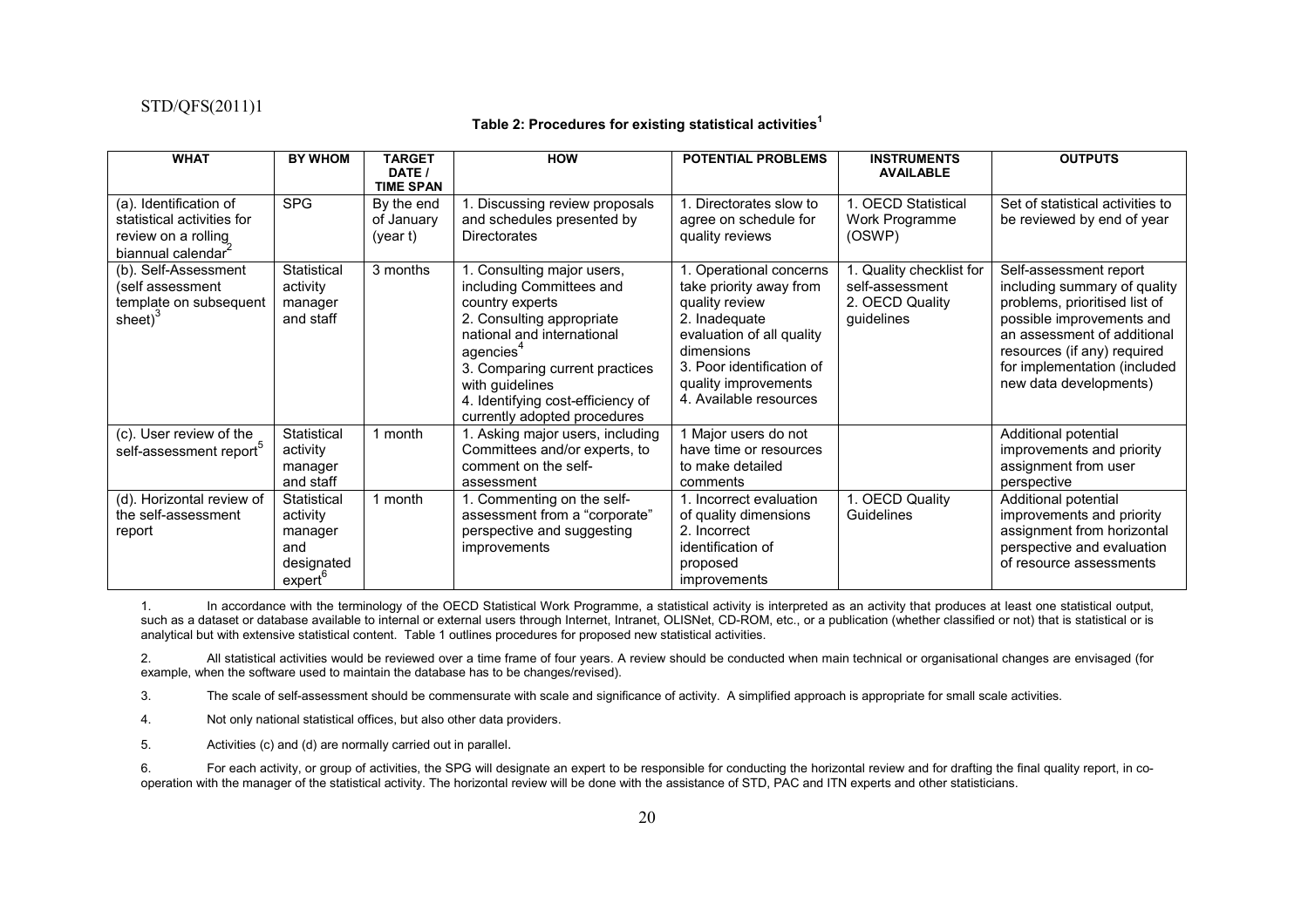### **Table 2: Procedures for existing statistical activities (continued)**

| <b>WHAT</b>                                                                                        | <b>BY WHOM</b>                                                                                         | <b>TARGET</b><br>DATE /<br><b>TIME</b><br><b>SPAN</b> | <b>HOW</b>                                                                                                                                                                                                             | <b>POTENTIAL</b><br><b>PROBLEMS</b>                                                   | <b>INSTRUMENTS</b><br><b>AVAILABLE</b> | <b>OUTPUTS</b>                                                                                                                                                                                               |
|----------------------------------------------------------------------------------------------------|--------------------------------------------------------------------------------------------------------|-------------------------------------------------------|------------------------------------------------------------------------------------------------------------------------------------------------------------------------------------------------------------------------|---------------------------------------------------------------------------------------|----------------------------------------|--------------------------------------------------------------------------------------------------------------------------------------------------------------------------------------------------------------|
| (e). Preparation of the<br>final quality report                                                    | Statistical<br>activity<br>manager<br>and<br>designated<br>expert                                      | 1 month                                               | 1. Merging the self-assessment<br>and comments received through<br>the reviews<br>2. Identifying a final list of<br>proposals for potential quality<br><i>improvements</i>                                             | 1. Conflicting views<br>from managers, users<br>and horizontal<br>Directorate experts | 1. OECD Quality<br>Guidelines          | Final quality report including<br>summary of quality<br>problems, prioritised list of<br>possible improvements and<br>an assessment of resources<br>required for implementation<br>tabled with SPG           |
| (f). Review by SPG and<br>transmission of official<br>report to relevant<br><b>Director</b>        | <b>SPG</b>                                                                                             | 1 month                                               | 1. SPG members may comment<br>on conclusions, discuss in detail<br>or raise their concerns.<br>2. After resolution of any<br>concerns, or in absence of<br>comments, the report is<br>regarded as official.            | 1. SPG members slow<br>to react                                                       |                                        | Final quality report including<br>summary of quality<br>problems, prioritised list of<br>possible improvements and<br>an assessment of resources<br>required for implementation<br>sent to relevant Director |
| (g). Assignment of<br>resources for quality<br>improvement initiatives                             | Relevant<br>Director.<br><b>Budget</b><br>Committee,<br>Secretary<br>General.<br>Chief<br>Statistician | By the end<br>of<br>December                          | 1. Evaluating priorities at<br>Directorate level<br>2. Identifying initiatives to be<br>financed by the CPF                                                                                                            | 1. Improvements are<br>not made because of<br>lack of resources                       |                                        | Quality improvement<br>initiatives embedded in<br>Programme of Work                                                                                                                                          |
| (h). Feedback to<br>stakeholders on<br>initiatives to improve<br>the quality of OECD<br>statistics | Chief<br>Statistician                                                                                  | By the end<br>of January<br>$(year t+1)$              | 1. Proposing changes (if any) to<br>quality framework and<br>guidelines<br>2. Summarising proposed<br>quality improvement initiatives<br>3. Indicating which proposed<br>improvements are being<br>implemented and how | 1. Credibility of the<br>OECD data is affected<br>if quality problems not<br>solved   |                                        | Annual report to the SG and<br>to Council on the<br>implementation of the<br>quality framework                                                                                                               |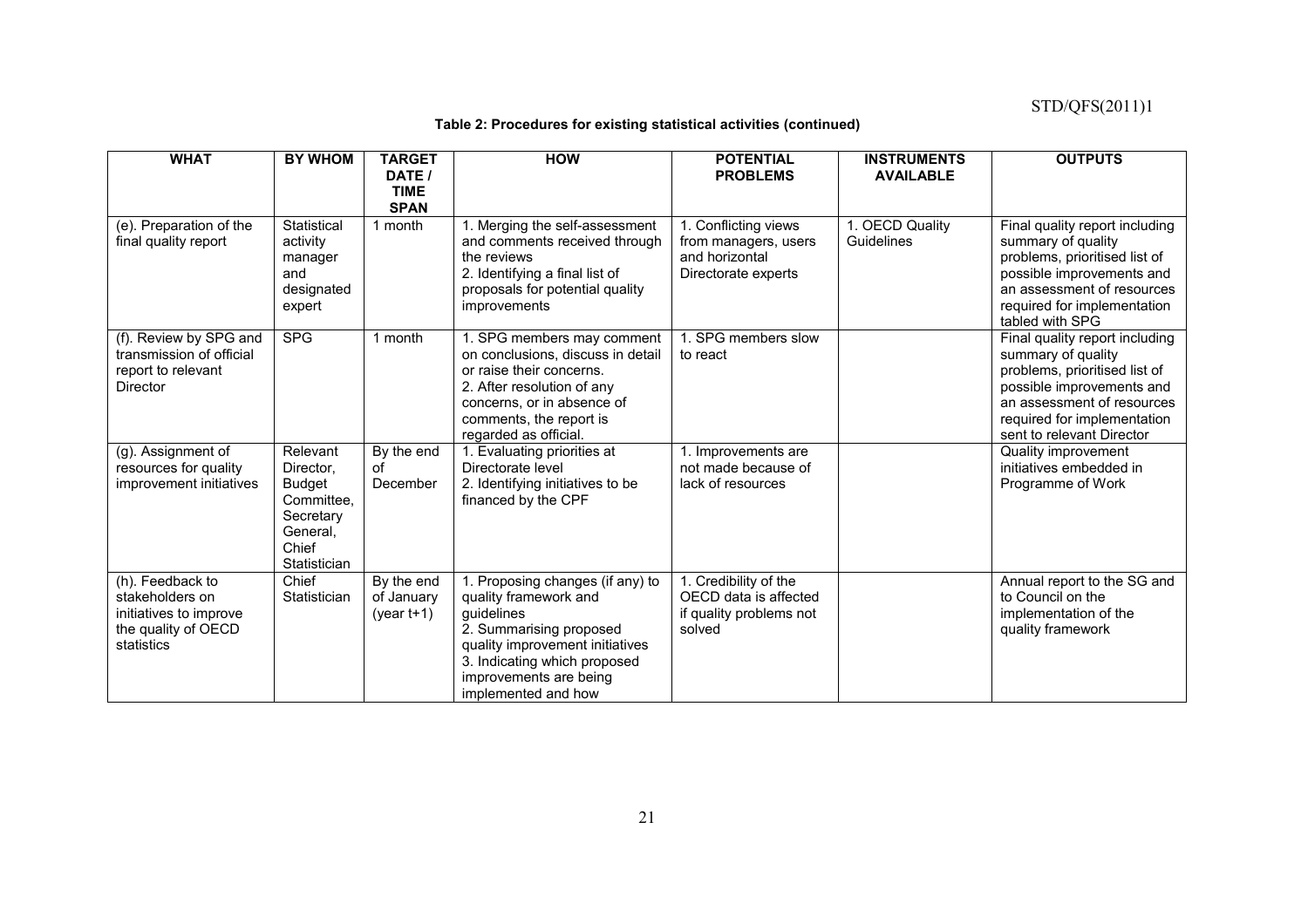### **Table 3: Self-assessment template for existing statistical activities**

| <b>Dimension of Quality</b> | <b>Definition</b>                                                                                                                                                                                                                                                                                                     | <b>Elements of Quality Management</b>                                                                                                                                                                                                    | <b>Possible Issues for Assessment</b>                                                                                                                                                                                                                                                                                                                                                                                                                                                                                                                                                                                                                                                                                                   |
|-----------------------------|-----------------------------------------------------------------------------------------------------------------------------------------------------------------------------------------------------------------------------------------------------------------------------------------------------------------------|------------------------------------------------------------------------------------------------------------------------------------------------------------------------------------------------------------------------------------------|-----------------------------------------------------------------------------------------------------------------------------------------------------------------------------------------------------------------------------------------------------------------------------------------------------------------------------------------------------------------------------------------------------------------------------------------------------------------------------------------------------------------------------------------------------------------------------------------------------------------------------------------------------------------------------------------------------------------------------------------|
| Relevance                   | The extent to which the statistical<br>outputs of the self-assessment satisfy<br>the information needs of the client $\vert$ 2.<br>community - OECD Committees, the<br>Secretariat, Member governments, and<br>external users.                                                                                        | Keeping informed of the data needs of the client<br>community.<br>Assessing user feedback on current products and<br>services.<br>3.<br>Adaptation of the self-assessment in response to<br>client needs or dissatisfaction.             | Effectiveness of mechanisms for staying abreast of the<br>needs of each client group. Pertinence of the self-<br>assessment to OECD strategies and Committee<br>priorities.<br>Dependency of other Secretariat activities on the<br>2.<br>outputs of the self-assessment.<br>Effectiveness of mechanisms for obtaining user<br>3.<br>feedback.<br>Measures of product use and usefulness - internal and<br>4.<br>external.<br>Changes made to the self-assessment to maintain<br>5.<br>relevance and their success.<br>Coordination with related activities by other international<br>6.<br>organisations.<br>Important statistical needs of clients currently unmet.                                                                   |
| Accuracy                    | The degree to which the statistical<br>outputs correctly estimate or describe<br>the characteristics they are designed<br>to measure. For OECD, the provision<br>of data that are comparable across $\vert$ 3.<br>countries is a crucial aspect of the<br>accuracy of statistical data (see also<br>coherence below). | Ongoing liaison with data suppliers to ensure<br>accurate inputs using common standards.<br>Design and quality control of statistical treatment of<br>2.<br>input data.<br>Assessment of accuracy and provision of accuracy<br>measures. | Effectiveness of mechanisms for maintaining liaison<br>with data suppliers.<br>2.<br>Extent of agreement on common standards for reporting<br>statistical data.<br>Availability and quality of metadata describing input<br>data.<br>Degree of conformity to common reporting standards by<br>member countries.<br>Availability of description of adjustments and treatments<br>5.<br>applied to input data.<br>Checks and controls to avoid error in producing output<br>6.<br>data.<br>Availability of indicators of accuracy provided to users.<br>Availability of analytic or comparative studies that shed<br>light on data accuracy.<br>Incompatibilities between country data, or over time,<br>9.<br>that confound comparisons. |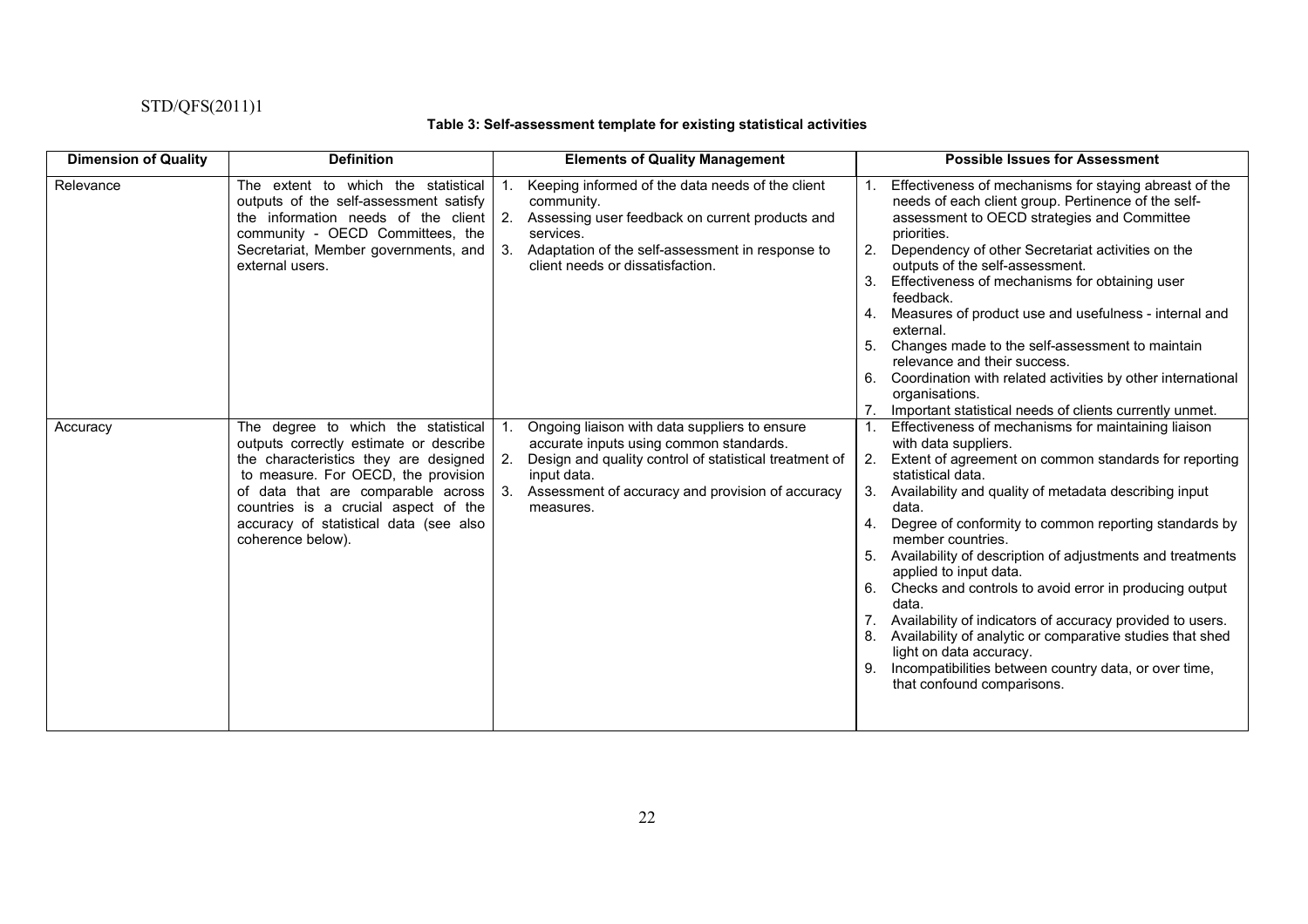## **Table 3: Self-assessment template for existing statistical activities (continued)**

| <b>Dimension of Quality</b> | <b>Definition</b>                                                                                                         | <b>Elements of Quality Management</b>                                                     | <b>Possible Issues for Assessment</b>                                                                   |
|-----------------------------|---------------------------------------------------------------------------------------------------------------------------|-------------------------------------------------------------------------------------------|---------------------------------------------------------------------------------------------------------|
| <b>Timeliness</b>           | The time lag between the end of the<br>reference period and the release of<br>Also<br>data.<br>encompasses<br>the         | Ongoing liaison with data suppliers to ensure timely<br>inputs.                           | Effectiveness of mechanisms for maintaining liaison<br>with data suppliers.                             |
|                             | achievement of target dates announced<br>for data release.                                                                | 2.<br>Balancing timeliness and accuracy in designing the<br>statistical treatment process | 2.<br>Analysis of trends in the timeliness of input data<br>reporting.                                  |
|                             |                                                                                                                           | 3.<br>Use of pre-announced release date targets.                                          | Analysis of trends in the time between arrival of input<br>3.<br>data and output release.               |
|                             |                                                                                                                           |                                                                                           | Methods used to compensate for missing data in order<br>4.<br>to achieve timely release.                |
|                             |                                                                                                                           |                                                                                           | Performance in achieving release date targets.<br>5.                                                    |
|                             |                                                                                                                           |                                                                                           | 6.<br>Improvements made in timeliness of outputs.                                                       |
|                             |                                                                                                                           |                                                                                           | User satisfaction with timeliness of outputs.                                                           |
| Accessibility               | How readily the data can be located                                                                                       | Maintenance of data descriptions, catalogues and                                          | Timely inclusion of data in OECD.Stat.                                                                  |
|                             | and accessed from within OECD data<br>holdings - includes the suitability of the<br>form in which data are available, the | searching facility.<br>2.<br>Delivering data in formats and media suitable for<br>users.  | Timely documentation of data in MetaStore and<br>2.<br>elsewhere.                                       |
|                             | of dissemination, and<br>media<br>the                                                                                     | 3.<br>Publicising the availability of data and promoting its                              | Availability of data in alternative media or formats.<br>3.                                             |
|                             | availability of metadata<br>and<br>user<br>support services.                                                              | use.                                                                                      | Facility of downloading data into user systems.<br>4.                                                   |
|                             |                                                                                                                           |                                                                                           | Measures used for announcing and publicising the<br>5.<br>release of data.                              |
|                             |                                                                                                                           |                                                                                           | User awareness of available data.<br>6.                                                                 |
|                             |                                                                                                                           |                                                                                           | Measures of data usage and analysis of user-reported<br>access problems.                                |
|                             |                                                                                                                           |                                                                                           | Access controls for confidential data (where applicable).<br>8.                                         |
|                             |                                                                                                                           |                                                                                           | Data and metadata are provided in a structured manner<br>such that they are human and machine readable. |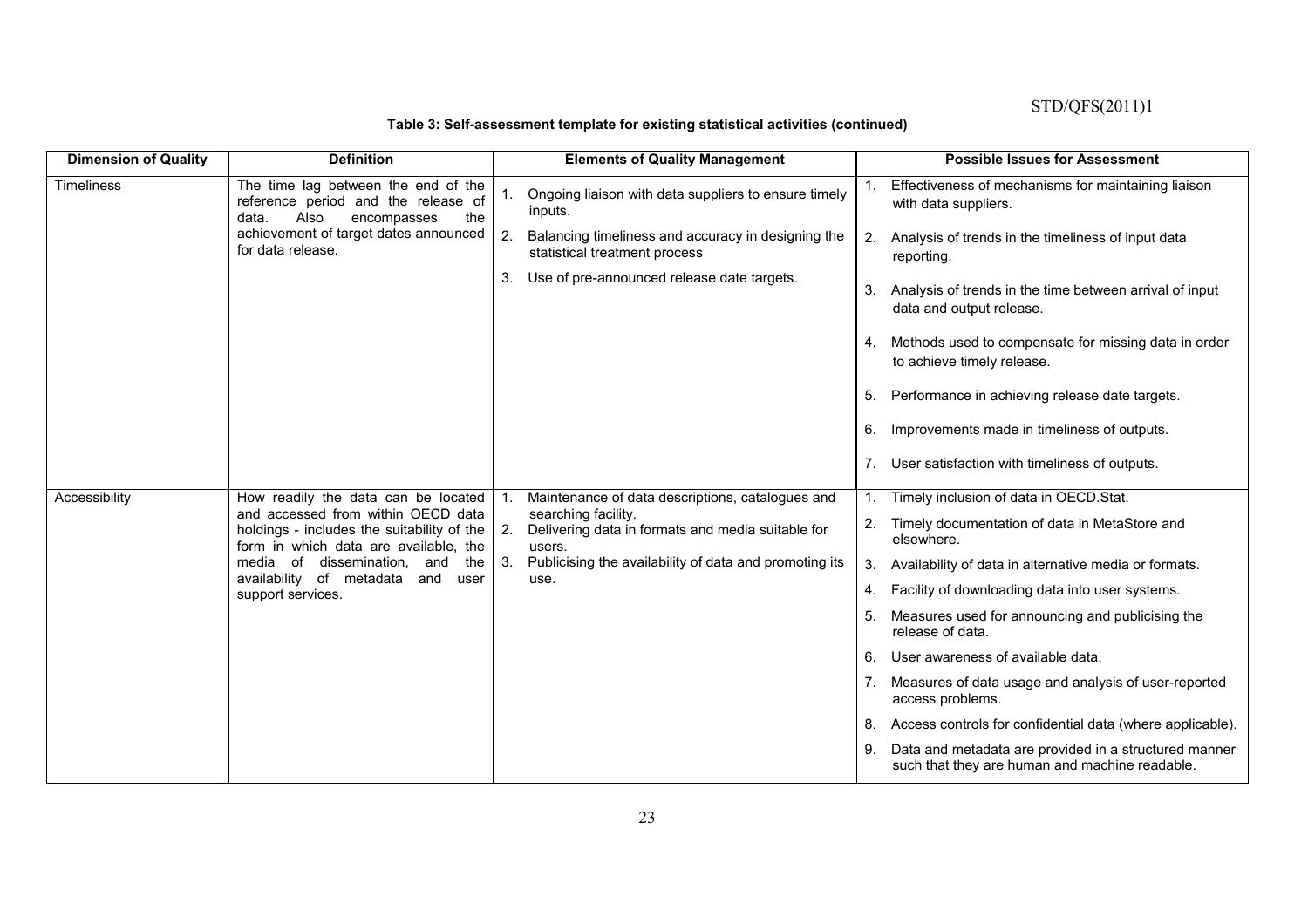### **Table 3: Self-assessment template for existing statistical activities (continued)**

| <b>Dimension of Quality</b> | <b>Definition</b>                                                                                                                                                                                                                   | <b>Elements of Quality Management</b>                                                                                                                                                                                                                                                   | <b>Possible Issues for Assessment</b>                                                                                                                                                                                                                                                                                                                                                                                                                                                                             |
|-----------------------------|-------------------------------------------------------------------------------------------------------------------------------------------------------------------------------------------------------------------------------------|-----------------------------------------------------------------------------------------------------------------------------------------------------------------------------------------------------------------------------------------------------------------------------------------|-------------------------------------------------------------------------------------------------------------------------------------------------------------------------------------------------------------------------------------------------------------------------------------------------------------------------------------------------------------------------------------------------------------------------------------------------------------------------------------------------------------------|
| Interpretability            | The ease with which the user<br>may<br>understand and properly use<br>and<br>analyze the data, addressing<br>both<br>specialists and non-specialists.                                                                               | Provision of metadata covering concepts,<br>definitions and methods.<br>2.<br>Provision of assessments or analysis of data<br>accuracy.                                                                                                                                                 | Adequacy of metadata from source data providers.<br>Adequacy of metadata describing OECD processes.<br>2.<br>Inclusion and accessibility of metadata in MetaStore.<br>3.                                                                                                                                                                                                                                                                                                                                          |
|                             |                                                                                                                                                                                                                                     | Provision of interpretative analysis based on the<br>3.<br>data.                                                                                                                                                                                                                        | User feedback on adequacy of metadata.<br>4.<br>Usefulness of the indicators of accuracy provided to<br>5.<br>users.<br>Examples of analytic work that show how the data might<br>6.<br>be properly used.<br>Occurrences of data misuse or misinterpretation and<br>how they were handled.                                                                                                                                                                                                                        |
| Coherence                   | The degree to which data items and<br>products are mutually comparable. This<br>includes coherence within datasets.<br>across datasets, and over time.<br>Ensuring coherence across countries is<br>a major value added by the OECD | Use of common concepts, definitions and<br>classifications for subject content across member<br>countries and within OECD.<br>Use of common methods and systems for<br>2.<br>processing data within OECD.<br>Confrontation and reconciliation of datasets that<br>3.<br>might conflict. | Degree of conformity to common standards by member<br>countries.<br>Methods used for handling cases where countries<br>2.<br>cannot conform.<br>Methods used for handling changes in the standards<br>3.<br>used over time.<br>Degree to which SIS components are used where<br>4.<br>applicable.<br>Efforts made to identify and resolve potential data<br>conflicts across datasets.<br>Design changes made to prevent future data conflicts.<br>6.<br>Outstanding data conflicts that require attention.<br>7. |